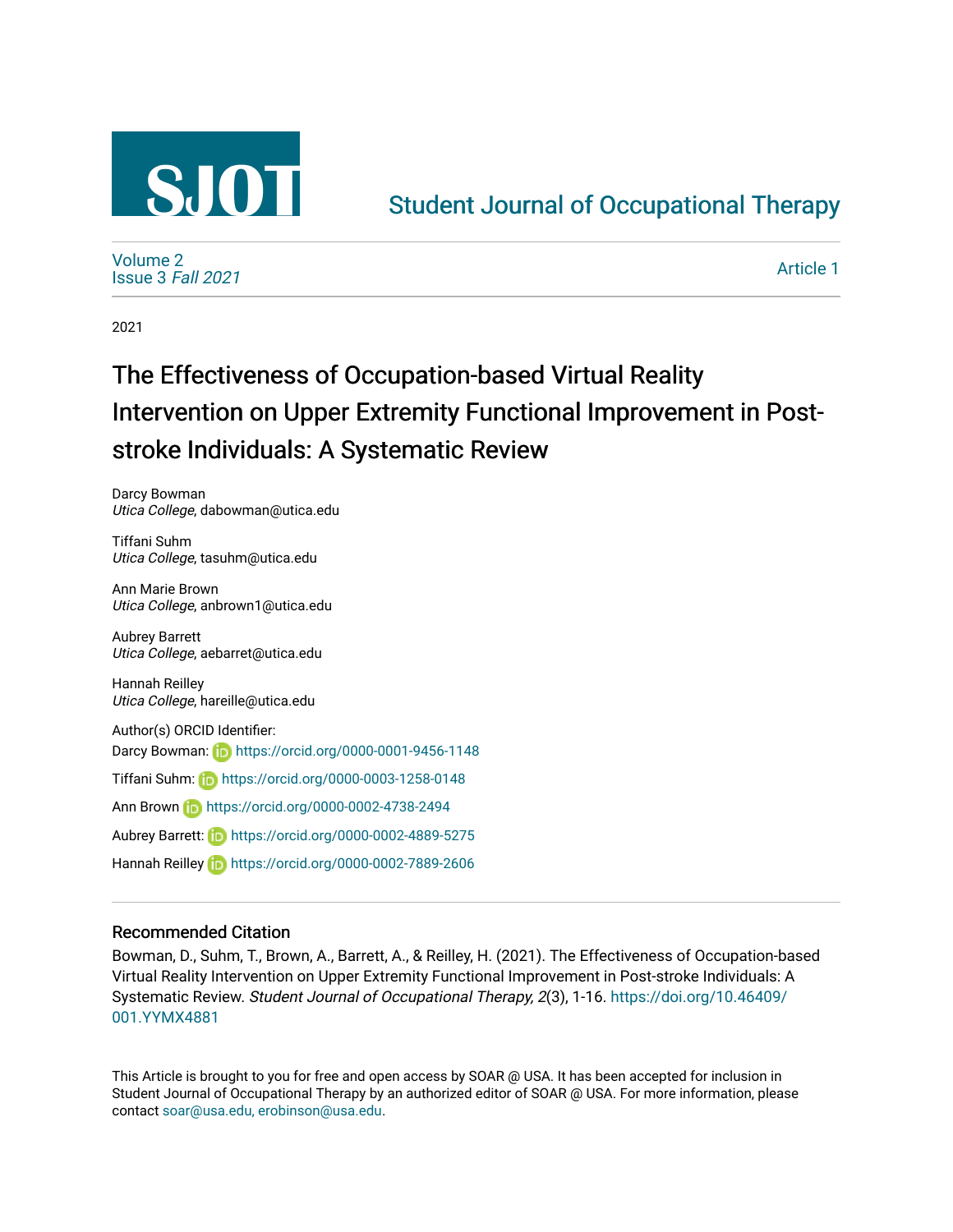## The Effectiveness of Occupation-based Virtual Reality Intervention on Upper Extremity Functional Improvement in Post-stroke Individuals: A Systematic Review

#### Cover Page Footnote

The authors would like to acknowledge Dr. Nancy Hollins for supervising our research and Dr. Colleen Sunderlin for providing expert guidance in the field of chronic stroke rehabilitation.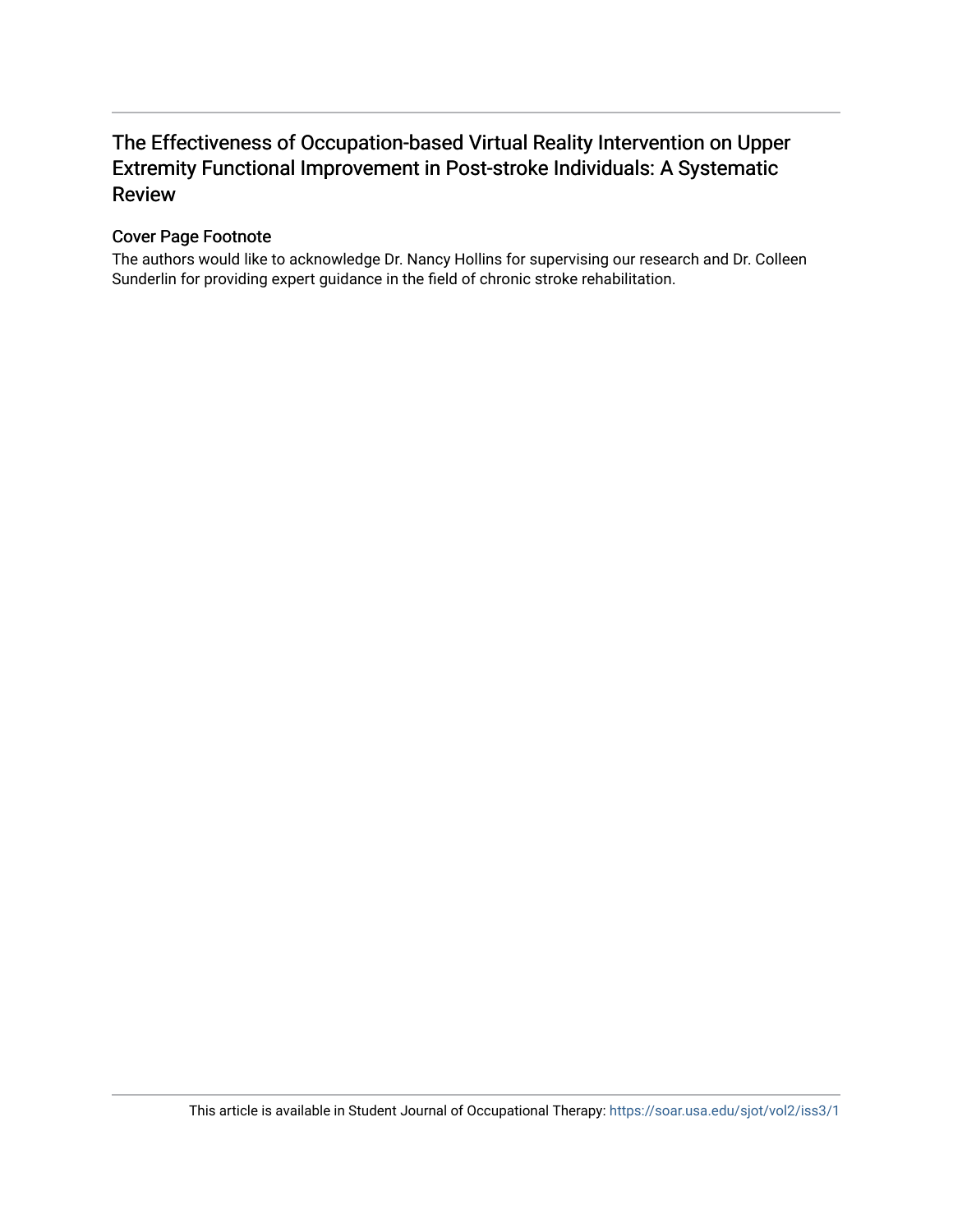



## **The Effectiveness of Occupation-based Virtual Reality Intervention on Upper Extremity Functional Improvement in Post-stroke Individuals: A Systematic Review**



*Utica College*

**Acknowledgments:** The authors would like to acknowledge Dr. Nancy Hollins for supervising our research and Dr. Colleen Sunderlin for providing expert guidance in the field of chronic stroke rehabilitation.

**To cite this article:** Bowman, D., Suhm, T., Brown, A. M., Barrett, A., Reilley, H. (2021). The effectiveness of occupation-based virtual reality intervention on upper extremity functional improvement in post-stroke individuals: A systematic review. *Student Journal of Occupational Therapy, 2*(3), 1-16*.* **<https://doi.org/10.46409/001.YYMX4881>**

**Conflict of interest statement:** The authors declare that they have no conflict of interest with regard to the research conducted in this paper.



This article is licensed under the [Creative Commons Attribution, Non-Commercial license](https://creativecommons.org/licenses/by-nc/4.0/) (CC-BY-NC 4.0). You are free to copy and distribute the work under the following terms: You must give appropriate credit and include a link to the original work. This cover page or a standard citation including the DOI link will meet this term. You must also include the link to the CC-BY-NC license. You may not use the material for commercial purposes.

#### *Abstract*

*Purpose: Virtual reality (VR)-based therapy is an emerging practice in the clinical setting and still requires research documenting its efficacy. This review analyzed the effectiveness of VR-based therapy on upper extremity (UE) motor recovery in individuals with chronic stroke by analyzing multiple randomized controlled trials.* 

*Methods: Search limits for this review consisted of articles published between January 2010 and January 2020 and available in English. Search keywords were based on language in individual databases (e.g. stroke or cerebrovascular accident, upper extremity, occupational therapy). Articles were limited to include only randomized control trials consisting of adult patients (18+) with UE impairment due to chronic stroke (onset at least 3 months prior) and occupation-based virtual reality intervention.* 

*Results: 242 articles were screened; eight met the inclusion criteria. Forms of VR within the reviewed articles included traditional gaming systems, mobile-based game devices, and VR combined with real instrument training. These studies showed improved outcomes following VR training such as improvement of UE function, activity participation, and health-related quality of life.* 

*Conclusion: The results of this review suggest that VR-based therapy has efficacy equal to or greater than conventional therapy for improving function in the upper extremity of adult patients with chronic stroke. As supported by research, practitioners may incorporate virtual reality-based therapy into conventional clinical sessions to assist in improving UE function and interactions within different environments and to help enhance overall participation in daily tasks and occupational performance in their clients.*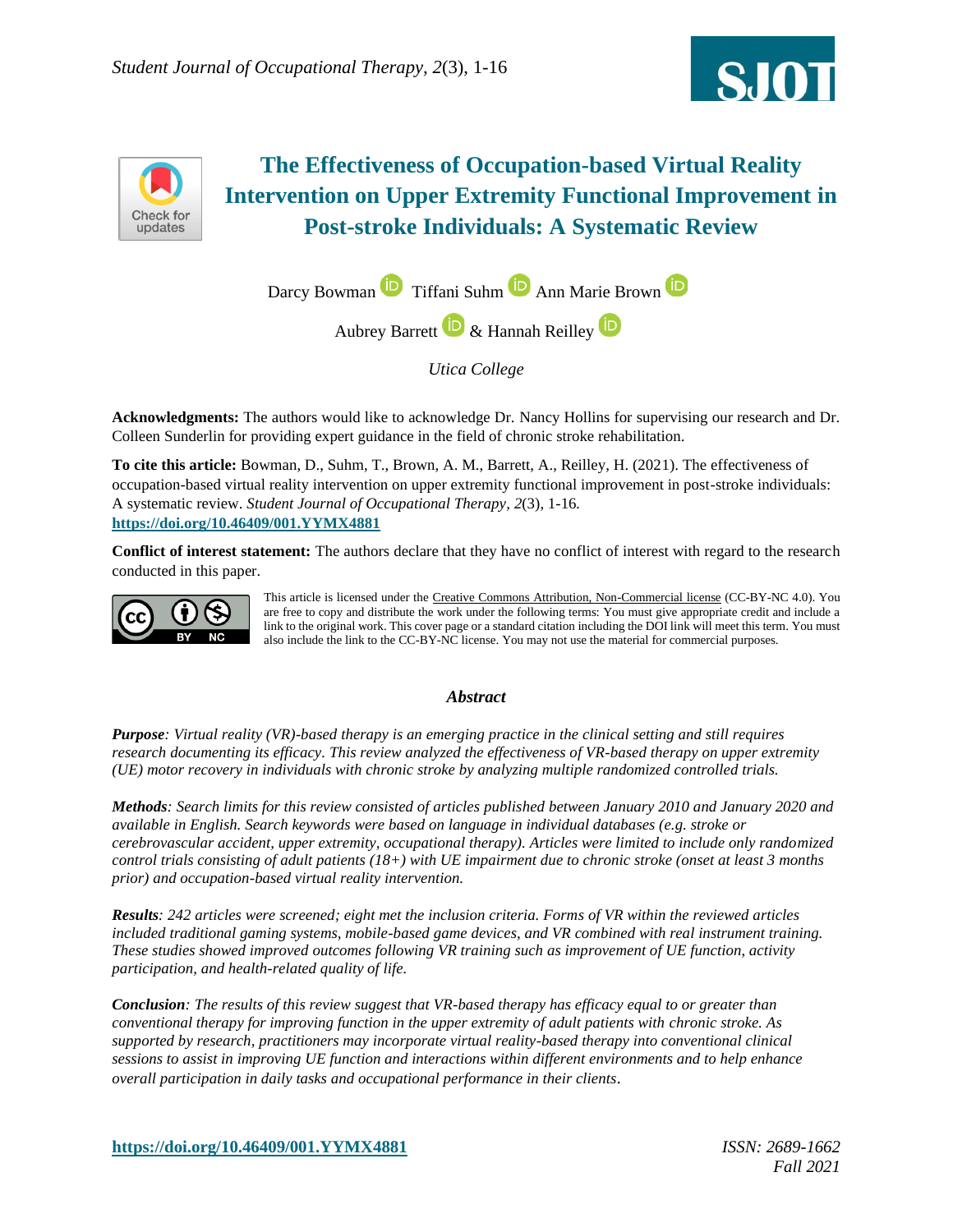

## **Introduction**

Cerebrovascular accidents, commonly known as strokes, are currently a leading cause of death and/or long-term disability in the United States, with the effects having a long-lasting impact on millions of individuals. Each year, it can be expected that 795,000 individuals within the United States will experience a stroke (CDC, 2020). A stroke is the result of an interruption of blood supply to the brain, resulting in damage to brain tissue. The brain damage that occurs can result in a wide range of potential deficits and/or impairments, including cognitive, physical, emotional, and sensory deficits (Woodson, 2014).

Major impairments often associated with stroke are motor control deficits such as hemiplegia or hemiparesis. These deficits can have substantial impact on upper extremity (UE) function, which ultimately affects an individual's occupational performance in activities of daily living (Woodson, 2014). Conventional rehabilitative occupational therapy (OT) for individuals with chronic stroke often consists of range of motion and strengthening exercises for the affected limb, training for activities of daily living, and tabletop activities. The traditional approach to conventional rehabilitative treatment of motor control impairments, in which the therapist typically performs hands on techniques to facilitate passive movement, is no longer considered best practice as the efficacy of this approach is not highly supported by modern research (Rao, 2016). Many interventions aligning with this traditional model are still commonly used in practice; however, there is insufficient evidence to support their efficacy in improving motor function in post stroke patients. These interventions include: neurodevelopmental treatment (NDT), adjunctive botulinum toxin treatment, adjunctive brain stimulation, positioning, orthoses, stretching, and balance training using visual feedback via devices (American Occupational Therapy Association, 2014). A contemporary model where the patient is encouraged to complete motor movements independently to complete tasks has been shown to be more effective at improving motor control (Mathiowetz & Haugen, 1994). One potential option that follows this contemporary model is VR-based therapy.

VR is an emerging intervention approach in poststroke rehabilitation that allows for treatment when the "real life" treatment environment may not be possible for individuals. VR is an immersive, artificial environment that is able to sense a person's actions and positions in space, while incorporating multiple senses (i.e., visual, auditory, perceptual). This allows for a reality-based simulation of various activities (i.e., bowling) in environments such as inpatient rehabilitation units, where these activities may not be otherwise possible (Pasco, 2013). The utilization of VR in clinical practice is a logical option, given the accessibility and affordability of various systems.

Various VR systems are currently present within the literature. These systems can be either immersive or non-immersive. Immersive VR provides immediate, first-hand experience of an event or activity (The Association for Educational Communications and Technology, 2001). Nonimmersive VR allows an individual to witness and participate in a three-dimensional environment; typically seen through a screen and navigated using a controller or similar device. The systems described within this review are classified as nonimmersive VR systems. A summary of the VR systems currently being used for stroke recovery are described in Table 1.

## **Virtual Reality Used as Intervention with Stroke**

Upper extremity (UE) motor function is a key element of treatment among individuals with chronic stroke who are participating in VR-based OT. OT can incorporate VR into treatment using a variety of methods. A literature search on VR based methods yielded results in two major categories: gaming and smart systems.

#### **Gaming Systems**

A well-known method found in the literature is the use of gaming systems such as the Nintendo Wii TM and the Xbox Kinect TM to improve motor performance (Hung et al., 2019; Park & Park, 2016; Sin & Lee, 2013). These systems have become popular in research and clinical settings due to the availability of the systems as well as affordability,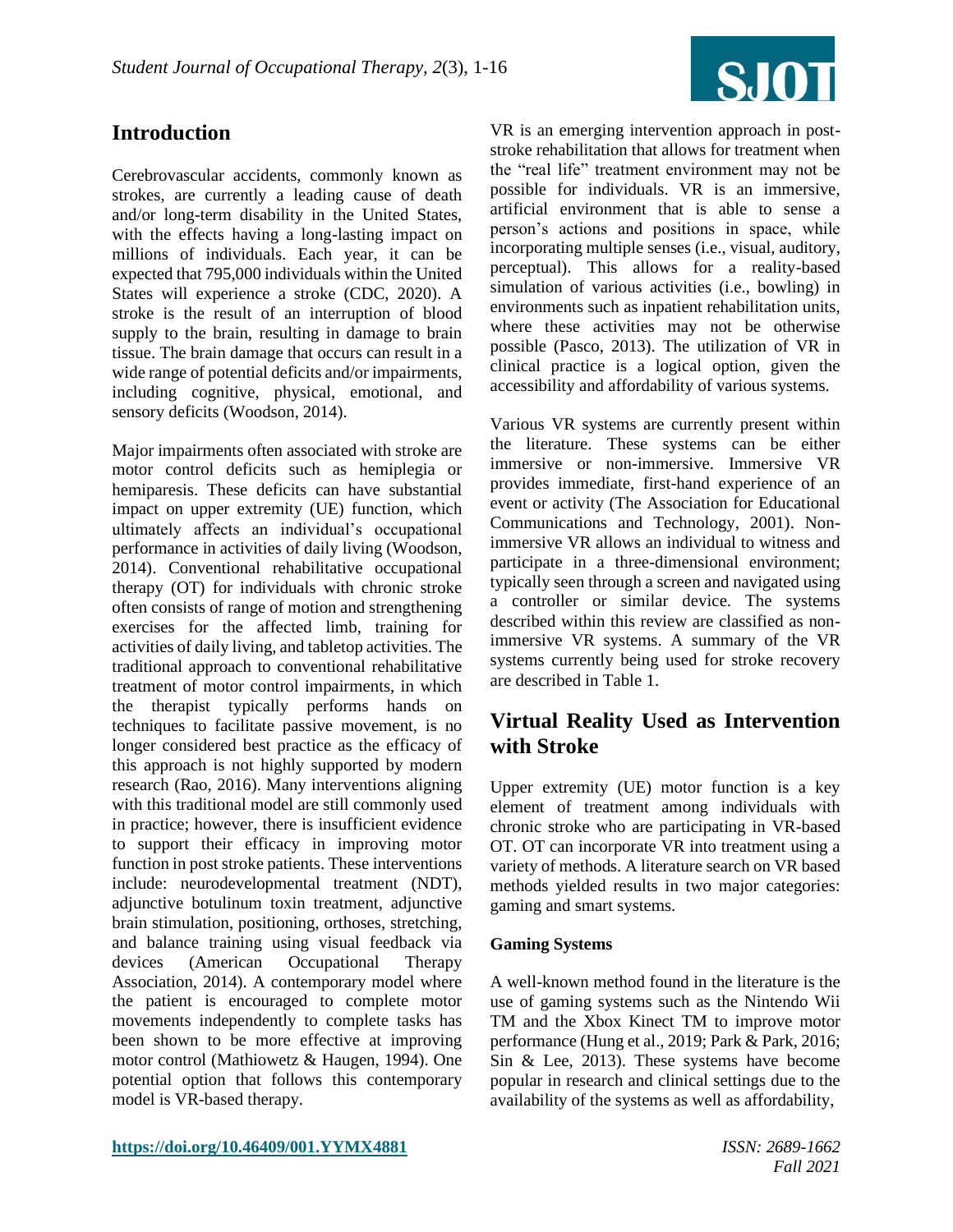

#### **Table 1.** *Virtual Reality Systems*

| <b>Authors</b>                                               | <b>System Description and Programs Used</b>                                                                                                                                                                                                                                                                                                          |  |  |  |  |
|--------------------------------------------------------------|------------------------------------------------------------------------------------------------------------------------------------------------------------------------------------------------------------------------------------------------------------------------------------------------------------------------------------------------------|--|--|--|--|
| Choi, Ku, Lim, Kim & Paik<br>(2016)                          | A combination of a tablet PC and smartphone were utilized to promote UE motor<br>patterns. Grip of the mobile device is required.<br>4 games- Honey Pot Guard, Protect the Bunny, Put Out Fire, and Flower Splash                                                                                                                                    |  |  |  |  |
| Hung et al. (2019)                                           | Kinect2Scratch maps the participant's body and creates an avatar within the<br>program. No hand controller is required.<br>8 games included (4)- just for fun: whack-a-mole, alien attack, hungry shark,<br>hungry ant and (4)- occupation-based: harvest carrots, picking apples, bowling,<br>boxing                                                |  |  |  |  |
| Oh et al. (2019)                                             | Joystim is a self-contained unit consisting of a screen and a rotary disk of<br>implements to encourage ADL participations through occupation-based activities<br>including: thumb pinch, doorknob turning, button pushing, and steering wheel<br>turning.                                                                                           |  |  |  |  |
| Park et al. (2019)                                           | Smart Board -distal UE is placed in a supportive brace and tracks along the board<br>provide stability for UE movement. The system encourages free exploration of the<br>board including point-to-point and circle-drawing.                                                                                                                          |  |  |  |  |
| Park & Park (2016)                                           | Wii TM Sport & Wii TM Sports Resort gaming console and controller used<br>occupation-based leisure activities including: bowling, table tennis, canoeing to<br>encourage UE movement. Gaming system requires the ability to grip the<br>controller.                                                                                                  |  |  |  |  |
| Rogers, Duckworth, Middleton,<br>Steenbergen & Wilson (2019) | Elements training- targeted movement of four hand-held objects or "elements"<br>(circle, pentagon, triangle, rectangle) in the virtual world. Patient moves blocks to<br>match with projected images on the tabletop screen or uses the shapes in order to<br>draw and create.                                                                       |  |  |  |  |
| Shin et al. (2016)                                           | The Smart Glove system maps the client's hand while they are tasked to complete<br>simulated occupation-based ADLs including: catching butterflies or balls,<br>squeezing oranges, fishing, cooking, cleaning the floor, pouring wine, painting<br>fences, and turning pages in a book. The Smart Glove provides no support to the<br>affected limb. |  |  |  |  |
| Sin & Lee (2013)                                             | Xbox Kinect TM scans and recognizes patient movements. Focus is placed on<br>gross and not fine movements through games that are occupation-based including:<br>bowling, boxing, Rally Ball, 20,000 Leaks and Space Pop.                                                                                                                             |  |  |  |  |

as compared to other brands of VR systems. Researchers have also found that the effects of the Nintendo Wii TM as a rehabilitation technique may increase when combined with mental health practices (Park & Park, 2016). Similar effects were also observed regarding the feasibility and effectiveness of the Xbox Kinect TM. Researchers from several previously published studies have examined the effects of Xbox Kinect TM games that involve simulated activities such as boxing, bowling, or picking apples. Researchers from one study observed that the effects of the Kinect2Scratch intervention were similar to effects of traditional intervention and suggested Xbox Kinect TM as an intervention may be more beneficial when combined with conventional therapy services (Hung et al., 2019). Another study using the Xbox Kinect TM as a VR-based intervention also noted improvements among the Xbox Kinect TM group. However, improvements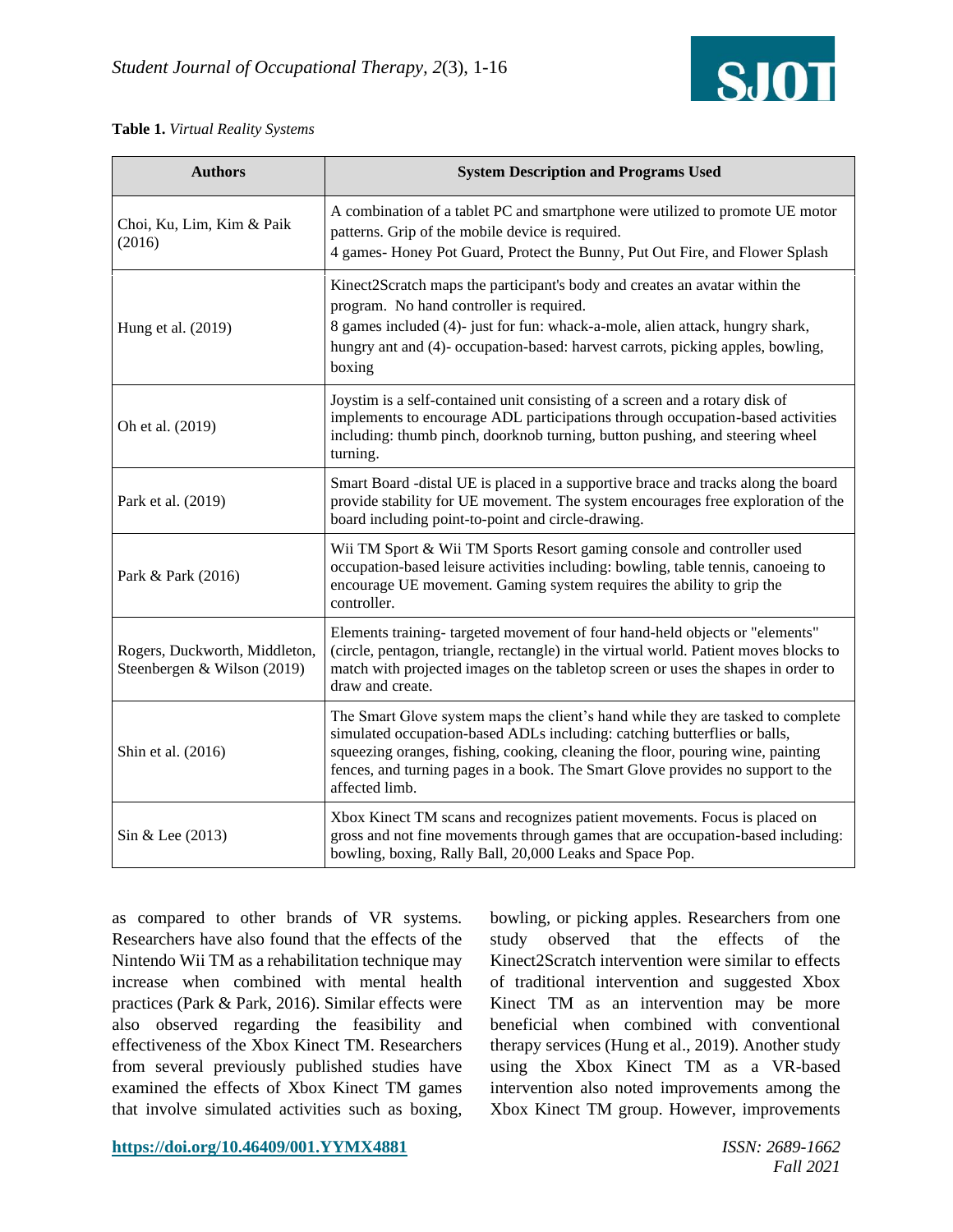

in upper extremity function, as measured by the FMA-prox, were not significantly greater than the therapist-based group. Therefore, these researchers also hypothesized that Xbox games may be more effective when used in conjunction with traditional OT services (Sin & Lee, 2013).

#### **Smart Systems**

Another VR-based intervention approach commonly used includes the use of Smart Boards, Smart Gloves, and other various tablet PCs and smartphones. Researchers using a newly developed SmartBoard technology as an intervention found that SmartBoard activities combined with conventional therapy result in greater improvements in goniometric measurements of active range of motion (AROM) than conventional therapy alone (Park et al., 2019; Shin et al., 2016). Additionally, health-related quality of life (HrQoL), as measured by the Stroke Impact Scale or EuroQoL-5Dimension, was improved to a greater extent when VR was incorporated into occupational therapy (Park et al., 2019; Shin et al., 2016). Specifically, findings from this study found the experimental SmartBoard group to show greater improvements in shoulder AROM and HrQoL, as compared to the control group receiving only conventional OT (Park et al., 2019). Further, researchers investigating the effects of using a Smart Glove for various simulated activities (i.e., pouring a glass of wine, squeezing oranges) found substantial improvements in UE functioning, specifically for distal functioning (Shin et al., 2016). The use of these SmartBoard systems as a novel rehabilitation approach for stroke patients has limited research available and further studies are warranted to examine the effects of this approach to VR-based interventions on UE function.

Among studies with various VR-based approaches, the evaluation of health-related quality of life (HRQoL) was a common secondary outcome measure (Choi et al., 2016; Park et al., 2019; Shin et al., 2016). Researchers using Smart devices (i.e., Smart Gloves, Smart Boards) observed greater improvement in HRQoL among the groups using Smart devices, as compared to control groups (Park et al., 2019; Shin et al., 2016). Oftentimes the improvement was accredited to the increased ability of participants to independently complete tasks (Park et al., 2019; Shin et al., 2016). Researchers using other VR-based devices (i.e., tablet PCs, Smartphones) also found evidence that VR-based therapy is effective in improving overall HRQoL. However, more research is suggested in this area as within-group differences were observed, while between-group differences were not (Choi et al., 2016).

Though systematic reviews of VR exist, they do not examine the use of VR for individuals with chronic stroke and the impact (positive or negative) on UE motor performance. Several systematic reviews relating to VR with stroke patients address other areas of function such as gait or cognition (Derooji et al., 2016; Li et al., 2016, Moreira et al., 2013; Ogourtsova et al., 2017). One systematic review specifically focused on the use of the Xbox Kinect TM as an intervention tool and assessed the impact on balance and activities of daily living (Xavier-Rocha, et al., 2020). The evidence showed that increased use of the Xbox Kinect TM is effective in the improvement of balance and motor function (Xavier-Rocha, et al., 2020). This review did not specifically assess the effects of UE function for patients with chronic stroke or evaluate multiple types of VR devices. While one systematic review did focus on the effects of virtual reality systems on upper extremity function, function was not measured in terms of occupational performance (Lee et al., 2019).

Many interventions of previously published literature simulated various everyday activities (i.e., pouring liquid into a glass, bowling) which may have the potential to impact patients' HRQoL, sense of inclusion or perception of happiness. Considering these potential implications, the research question was developed to reflect the OT scope of practice which includes a holistic approach to treatment. A holistic approach includes not just the physical, but the mental and emotional needs of an individual. HRQoL and depression are often linked to a person's motor function and ability to perform everyday activities (Woodson, 2014). Therefore, HRQoL and depression have the potential to show improvements among individuals who have experienced stroke, as a result of VRbased therapy that is directed at motor function.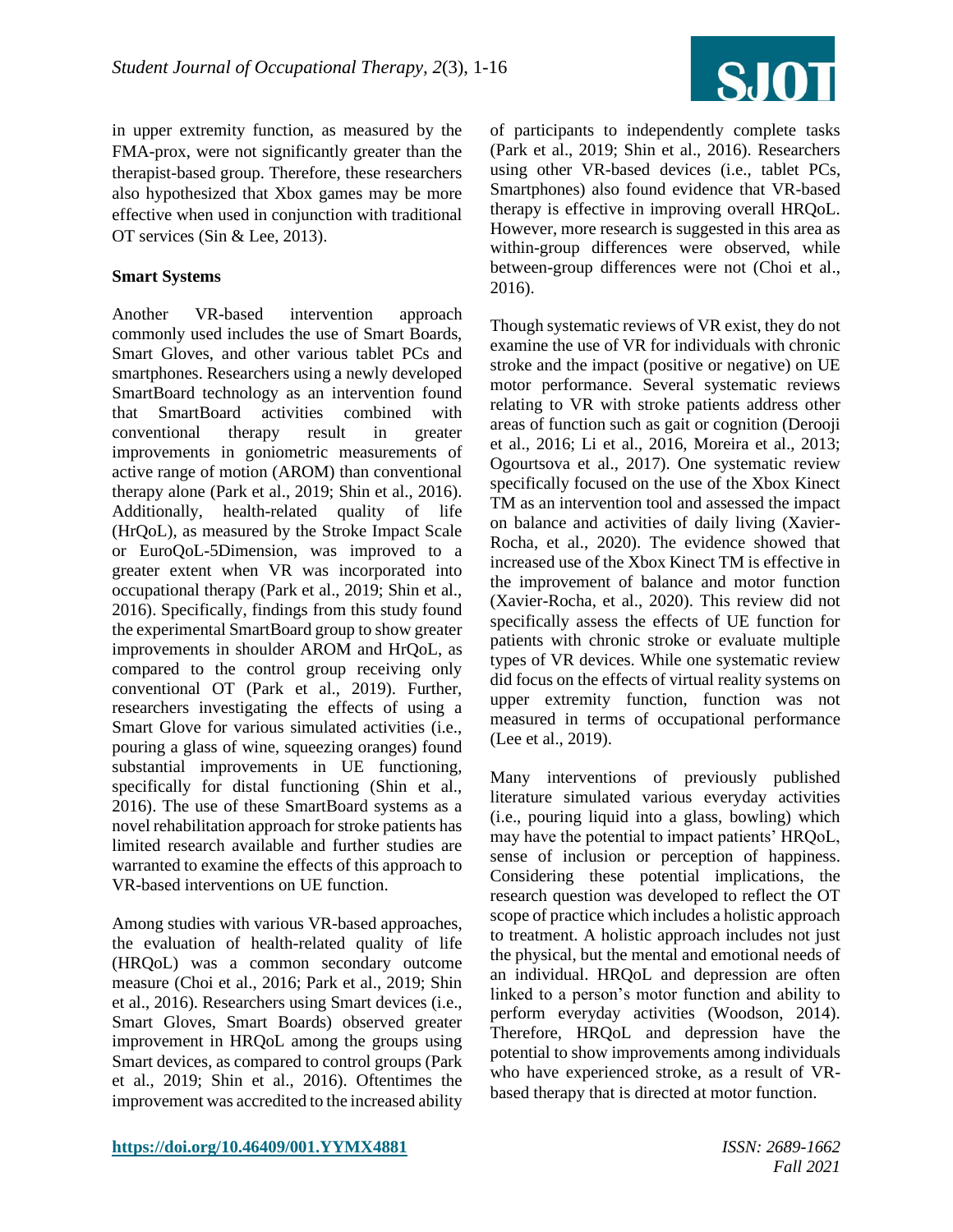

The purpose of this review is to examine the effectiveness of VR-based interventions on UE motor function in individuals with chronic stroke, as well as the potential secondary effects associated with recovery (i.e., HRQoL).

## **Methods**

#### **Literature Search**

Researchers conducted an initial search in order to obtain articles from various databases related to VR therapy for upper extremity function among individuals with chronic stroke. Search terms for the review were developed by the researchers with assistance from a research librarian with experience conducting searches for systematic reviews. Relevant search terms included cerebral vascular accident, stroke, upper extremity function, virtual reality and OT. Table 2 outlines the complete list of search terms utilized for this review.

#### **Screening and Selection**

Articles were selected by first searching a variety of databases including CINAHL, OTseeker, PubMed, and ScienceDirect. All articles retrieved during the search were saved on RefWorks, an online reference management software tool. Duplicate articles were removed.

The authors completed an initial screening by titles, and then abstracts in order to determine if the articles were relevant for review. Articles were deemed relevant when they met all inclusion criteria. Based on the initial screening, full-text articles were then obtained and further screened for potential inclusion in the review. The research librarian was consulted in order to obtain full'-text papers of potential articles that were not readily available.

Each researcher reviewed articles independently, then discussed the screening results with one other researcher in order to come to a consensus regarding whether the article fit the criteria. This was done to reduce bias in the screening process. Inclusion criteria for articles included in this systematic review included the following:

randomized controlled trial, participants age 18+, diagnosis of stroke with onset at least three months prior to start of study, UE impairment as a result of stroke, and an occupation-based, VR therapy regimen. General inclusion criteria for the systematic review consisted of peer-reviewed literature, available in English language, and publication within the last 10 years (2010-2020). These criteria were chosen in order to provide a high level of evidence and to prevent the risk of cointervention or contamination bias. Studies were excluded from this review if participants had a diagnosis other than stroke or upper extremity motor impairment as a result of a comorbidity.

#### **Data Extraction**

A summary of each article was compiled, and the data extracted included the purpose, setting, sample, findings, and limitations of each study. For each article, the same categories of data were extracted recorded in tabular from. This data included setting of the study, intervention, outcome measures, results and conclusions. Table 3 outlines the study characteristics of all articles included in the final review.

Data extraction was done in pairs and each pair came to a consensus on what data could be gathered from individual articles before recording it in the table. If pair consensus was not achieved, the group at large came together for discussion until an agreement was made.

#### **Quality Appraisal**

Each article was evaluated by pairs of researchers regarding its quality. The researchers individually completed McMaster's Quantitative Critical Review Forms (Law et al., 1998). This form is a respected screening for quality assessment of quantitative research. By following the guidelines set out in this form, the researchers were able to determine what biases were present in each article. The pairs then compared their responses, ultimately coming to an agreement about the quality in terms of selection bias, measurement biases, intervention biases, or other limitations as outlined by Table 4. If the researchers agreed that the study resulted in a great degree of bias (more than 2 areas of bias), the article was excluded from the rest of the review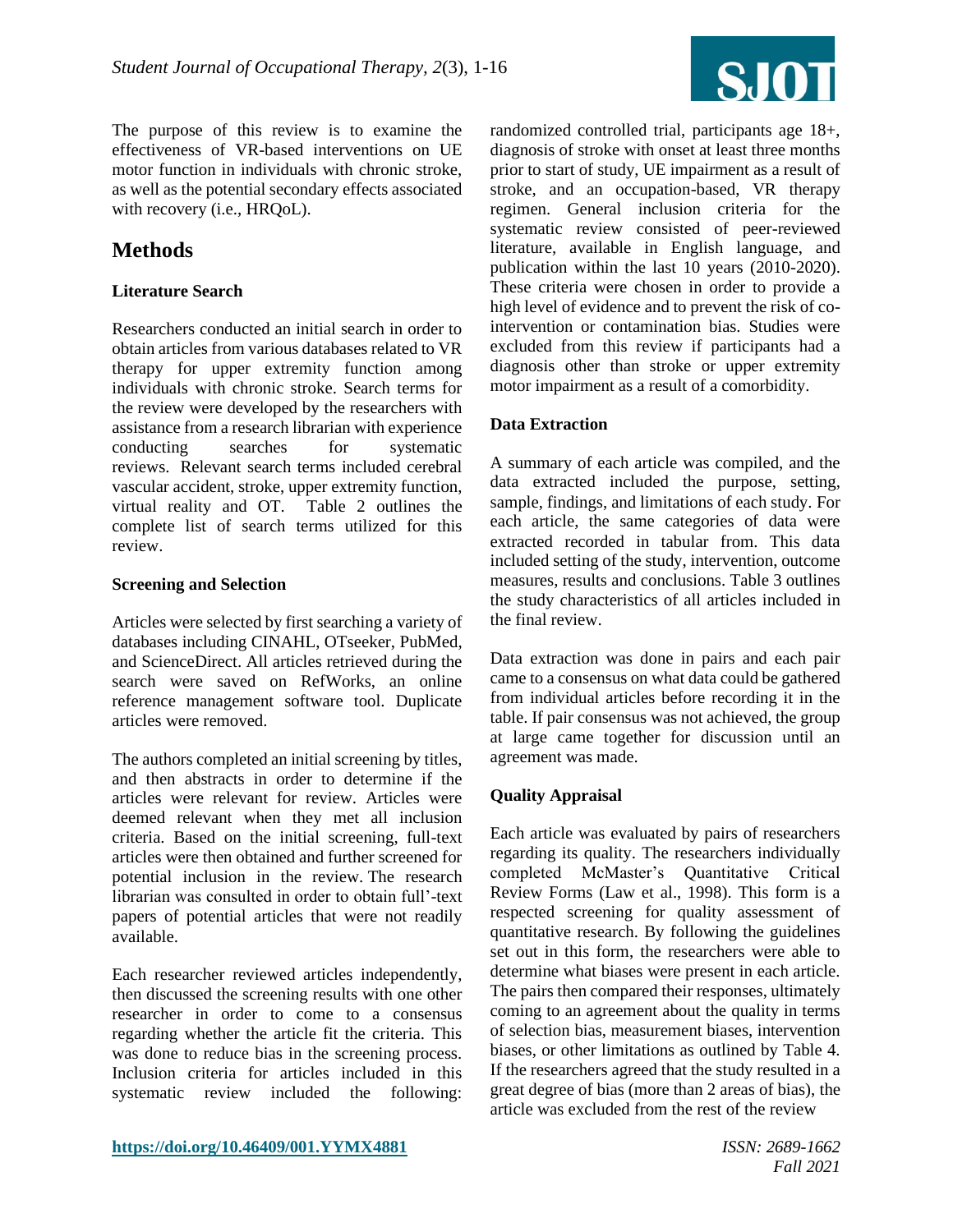

|  | Table 2. Literature search syntax |  |  |
|--|-----------------------------------|--|--|
|--|-----------------------------------|--|--|

| Database       | Keywords                                                                                                                                                                                                                                                                                                                            |
|----------------|-------------------------------------------------------------------------------------------------------------------------------------------------------------------------------------------------------------------------------------------------------------------------------------------------------------------------------------|
| <b>CINAHL</b>  | Stroke OR Chronic Stroke OR Cerebrovascular accident OR CVA; AND Upper extremity<br>function OR Upper limb function OR motor function OR UE function; AND Hemiplegia OR<br>hemiparesis; Virtual reality OR VR OR Virtual reality therapy OR augmented reality; AND OT<br>OR OT OR occupational therapist OR occupational therapists |
| <b>MEDLINE</b> | Stroke OR Chronic Stroke OR CVA OR Cerebrovascular Accident; AND Virtual Reality OR<br>Virtual Reality Therapy OR VR; AND Upper extremity impairment OR Upper extremity function<br>OR hemiplegia OR Upper Limb Function; AND OT OR OT                                                                                              |
| OTSeeker       | Stroke OR CVA OR Cerebrovascular accident) AND (Virtual Reality OR VR) AND (Upper<br>Extremity or Upper Limb) AND Randomised Controlled Trial                                                                                                                                                                                       |
| PubMed         | (OT) AND (VR OR virtual reality OR virtual reality therapy) AND (Stroke OR Chronic stroke<br>OR Cerebrovascular accident OR CVA) AND (Upper extremity function OR UE function OR<br>Upper limb function OR motor function OR hemiplegia)                                                                                            |
| ScienceDirect  | (stroke OR chronic stroke) AND (upper extremity function OR upper limb function OR motor<br>function OR UE function) AND (virtual reality OR VR) AND (OT)                                                                                                                                                                           |

#### **Study Selection**

The literature search yielded a total of 242 articles. After the removal of duplicate articles and an initial screening for inclusion/exclusion criteria 210 articles were excluded. After quality appraisal was done on the remaining 32 articles, eight articles were found to have met the inclusion and quality criteria (Figure 1).

## **Results**

#### **Study Characteristics**

All eight articles included in the final review were randomized controlled trials; seven were singleblinded RCTs (Hung et al., 2019; Oh et al., 2019; Park et al., 2019; Park & Park, 2016; Rogers et al., 2019; Shin et al., 2016, Sin & Lee, 2013), and one article was a double-blinded RCT (Choi et al., 2016). All studies were conducted and published

between September 2013 and October 2019. The location of the studies varied slightly, with the majority being conducted in Korea (Choi et al., 2016; Oh et al., 2019; Park et al., 2019; Park & Park, 2016; Shin et al., 2016, Sin & Lee, 2013), one in Taiwan (Hung et al., 2019), and one conducted in Australia (Rogers et al., 2019).

Sample sizes for the studies were similar with a range of 20 to 40 participants in each study. The drop-out rate for all studies ranged from 0% to 28.26%. Most studies included were conducted within an inpatient rehabilitation setting (Choi et al., 2016; Oh et al., 2019; Park et al., 2019; Park & Park, 2016; Rogers et al., 2019; Shin et al., 2016, Sin & Lee, 2013) and only one study was conducted in an outpatient rehabilitation setting (Hung et al., 2019).

There was variation among the studies in the intervention duration, ranging from two to twelve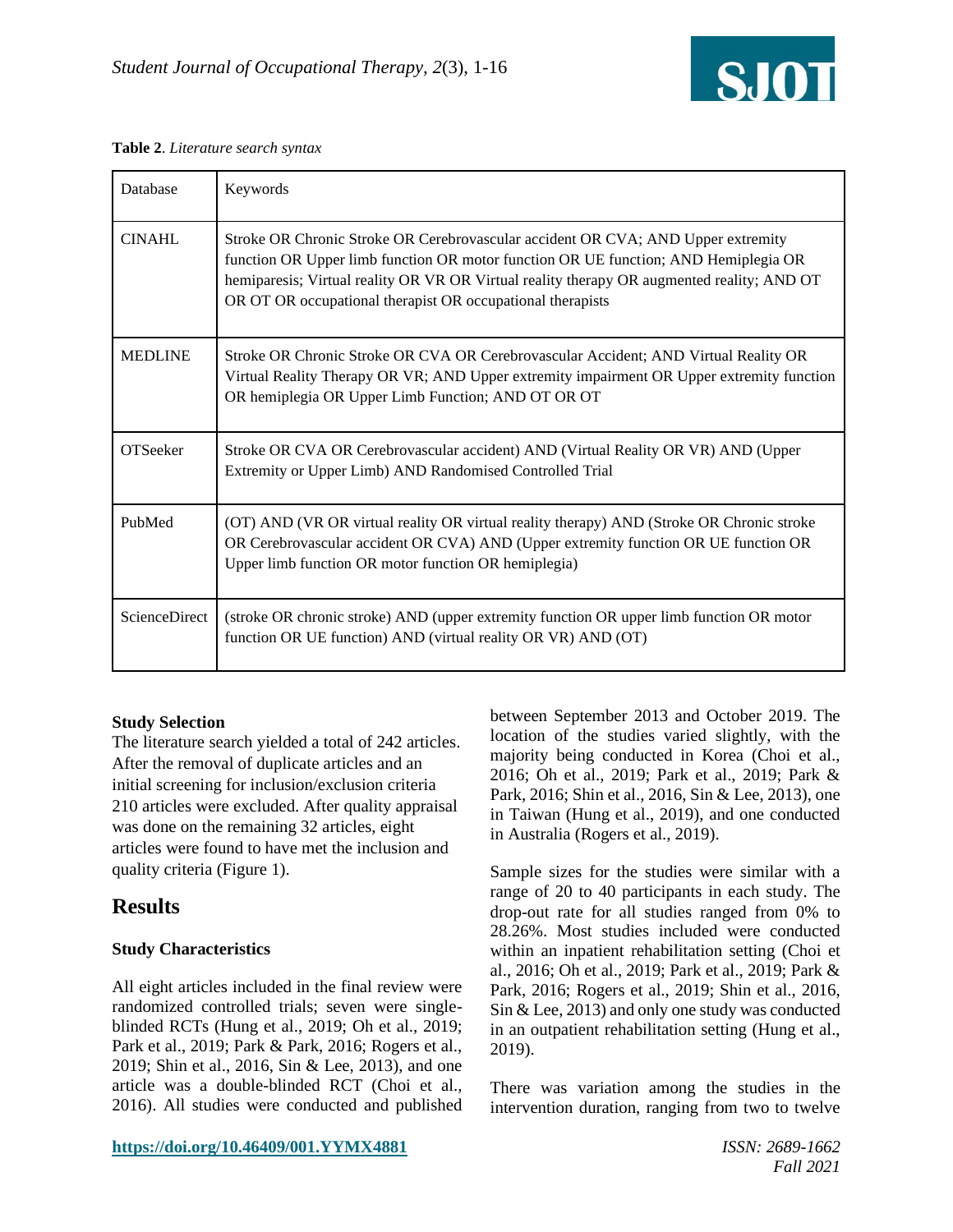

weeks. Effect of the interventions were determined by using baseline measurements and postintervention measurements. Six out of the eight studies also included evaluated after a follow-up period. 1-month follow up assessments were completed by five studies (Choi et al., 2016; Oh et al., 2019; Park et al., 2019; Rogers et al., 2019; Shin et al., 2016), and 3-month follow up assessments were completed by one study (Hung et al., 2019), while researchers in two studies, Sin & Lee (2013) and Park & Park (2016), did not include a followup evaluation. Duration of intervention should be considered when interpreting results of these

studies, as interventions that took place over the course of a longer period of time were more likely to have higher changes in outcomes.

The included studies encompassed a wide range of VR systems, including: the Xbox Kinect TM (Sin & Lee, 2013), the Nintendo Wii TM (Park & Park, 2016), mobile game-based devices with Smart Glove (Shin et al., 2016), MoU-Rehab (Choi et al., 2016), the Kinect2Scratch (Hung et al., 2019), VR combined with real instrument training (Oh et al., 2019), Rapael Smart Board (Park et al., 2019), and the Elements system (Rogers et al., 2019).

**Figure 1.** *Flow diagram for studies included in the systematic review* (Format adapted from Moher et al., 2009)

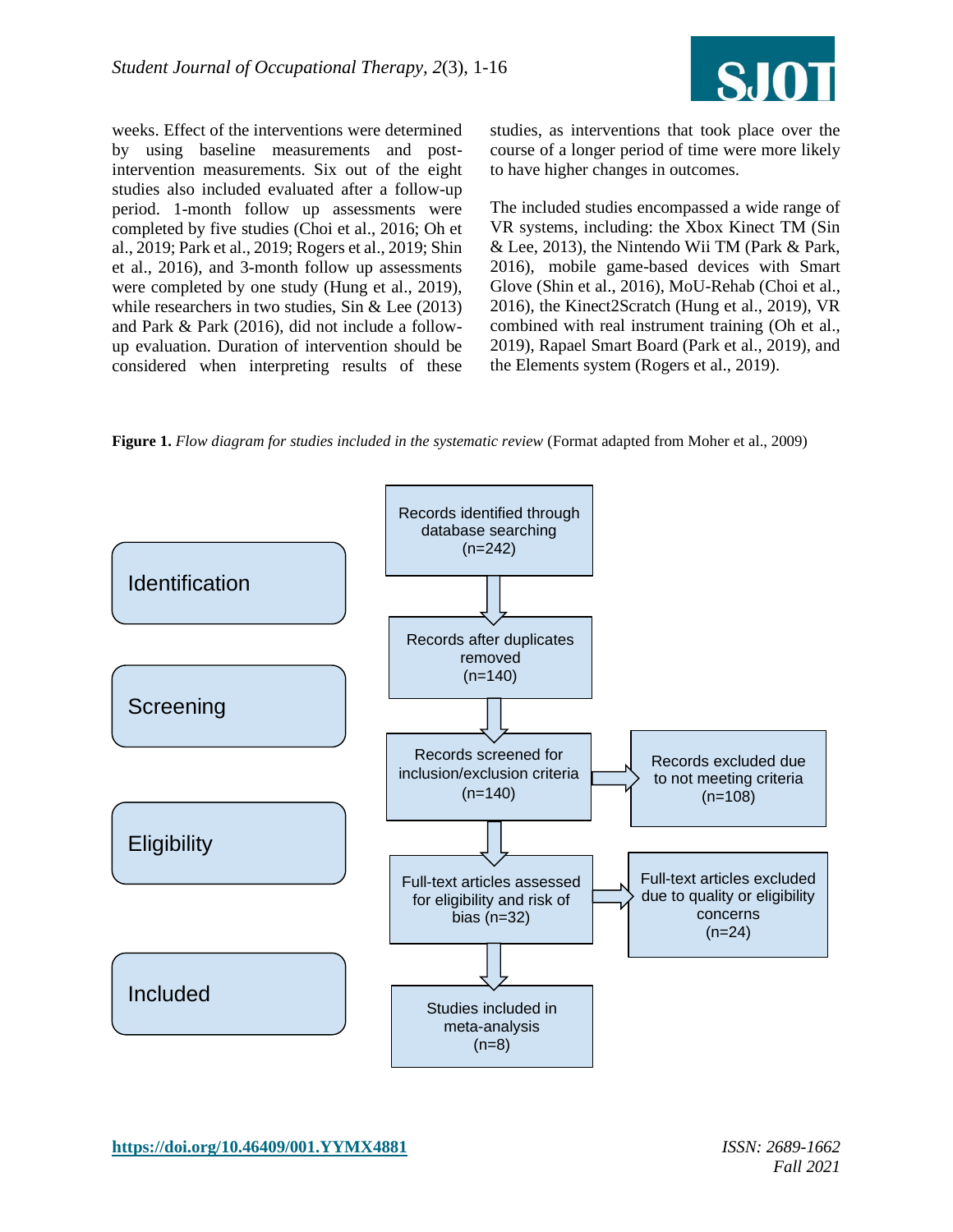

#### **Table 3**. *Sample Evidence Matrix*

| Author/<br>Year | <b>Focus of</b><br><b>Study</b> | <b>Level of</b><br>Evidence/                      | Context/<br>Setting/   | <b>Intervention and</b><br>Control/       | <b>Outcome Measures</b>                | <b>Results</b>                                 | <b>Conclusions</b> |
|-----------------|---------------------------------|---------------------------------------------------|------------------------|-------------------------------------------|----------------------------------------|------------------------------------------------|--------------------|
|                 |                                 | <b>Study Design/</b><br><b>Inclusion Criteria</b> | <b>Sample</b>          | <b>Dose</b>                               |                                        |                                                |                    |
| Choi et al.     | Develop a                       | Level 1                                           | $N = 24$ patients with | Intervention: The                         | FMA (Motor                             | For between-group                              | While off-the      |
| (2016)          | mobile game-                    |                                                   | stroke                 | MoU-Rehab group                           | <i>impairment</i> )                    | differences, there was                         | shelf games have   |
|                 |                                 | based UE VR Double-blind RCT                      |                        | completed 30                              |                                        | greater improvement in the                     | been effective in  |
|                 | program for                     |                                                   | $MoU$ -Rehab Group $=$ | minutes of MoU-                           | MMT (UE function)                      | experimental group than in                     | VRBT, more         |
|                 | patients who                    | <b>Inclusion</b>                                  | 12 patients            | Rehab and 30                              |                                        | the control group for upper                    | systems that are   |
|                 | have                            | <i>criteria:</i> ischemic                         |                        | minutes of                                | MBI (activity                          | extremity motor                                | specifically       |
|                 | experienced                     | stroke, able to                                   | Control group $= 12$   | conventional                              | <i>limitations</i> )                   | performance in the FMA-                        | designed for       |
|                 | stroke &                        | follow one-step                                   | patients               | occupation therapy.                       |                                        | UE, Brunnstrom stages, and                     | clients with       |
|                 | evaluate the                    | commands,                                         |                        | MoU-Rehab                                 |                                        | EQ-5D (participant MMT; which persisted at the | stroke are         |
|                 |                                 | feasibility and clinical stability, &             | Recruited from         | consisted of pt.                          | restrictions and                       | 1-month follow-up.                             | needed. Focus      |
|                 | effectiveness                   | UE impairment                                     | Department of          | Playing various                           | QOL                                    |                                                | on ADL             |
|                 |                                 | (Brunnstrom stage)                                | Rehabilitation Medici  | games on a hands-                         |                                        | There were no significant                      | activities during  |
|                 |                                 | between $1 - 5$ ),                                | ne between Sept.       | free mobile device,                       | <b>BDI</b> (psychological              | between-group differences                      | training sessions  |
|                 |                                 |                                                   | 2013- Oct. 2014        | while attached to a                       | <i>aspects</i> )                       | for activity limitations,                      | increases the      |
|                 |                                 |                                                   |                        | sensor. All games                         |                                        | participant restrictions and                   | level of           |
|                 |                                 |                                                   |                        |                                           | promote various UE Brunnstrom Stages ( | QOL, or psychological                          | engagement as      |
|                 |                                 |                                                   |                        | motor patterns or                         | UE recovery)                           | aspects.                                       | clients can see    |
|                 |                                 |                                                   |                        | exercises.                                |                                        |                                                | the carry-over     |
|                 |                                 |                                                   |                        |                                           |                                        |                                                | into their daily   |
|                 |                                 |                                                   |                        | Control: The control                      |                                        |                                                | life.              |
|                 |                                 |                                                   |                        | group completed 1<br>hour of conventional |                                        |                                                |                    |
|                 |                                 |                                                   |                        | therapy during each                       |                                        |                                                |                    |
|                 |                                 |                                                   |                        | session; consisting                       |                                        |                                                |                    |
|                 |                                 |                                                   |                        | of ROM exercises,                         |                                        |                                                |                    |
|                 |                                 |                                                   |                        | strengthening                             |                                        |                                                |                    |
|                 |                                 |                                                   |                        | exercises, and                            |                                        |                                                |                    |
|                 |                                 |                                                   |                        | functional tasks.                         |                                        |                                                |                    |
|                 |                                 |                                                   |                        |                                           |                                        |                                                |                    |
|                 |                                 |                                                   |                        | Total dose $= 10$                         |                                        |                                                |                    |
|                 |                                 |                                                   |                        | sessions, 5 days per                      |                                        |                                                |                    |
|                 |                                 |                                                   |                        | week, for 2 weeks.                        |                                        |                                                |                    |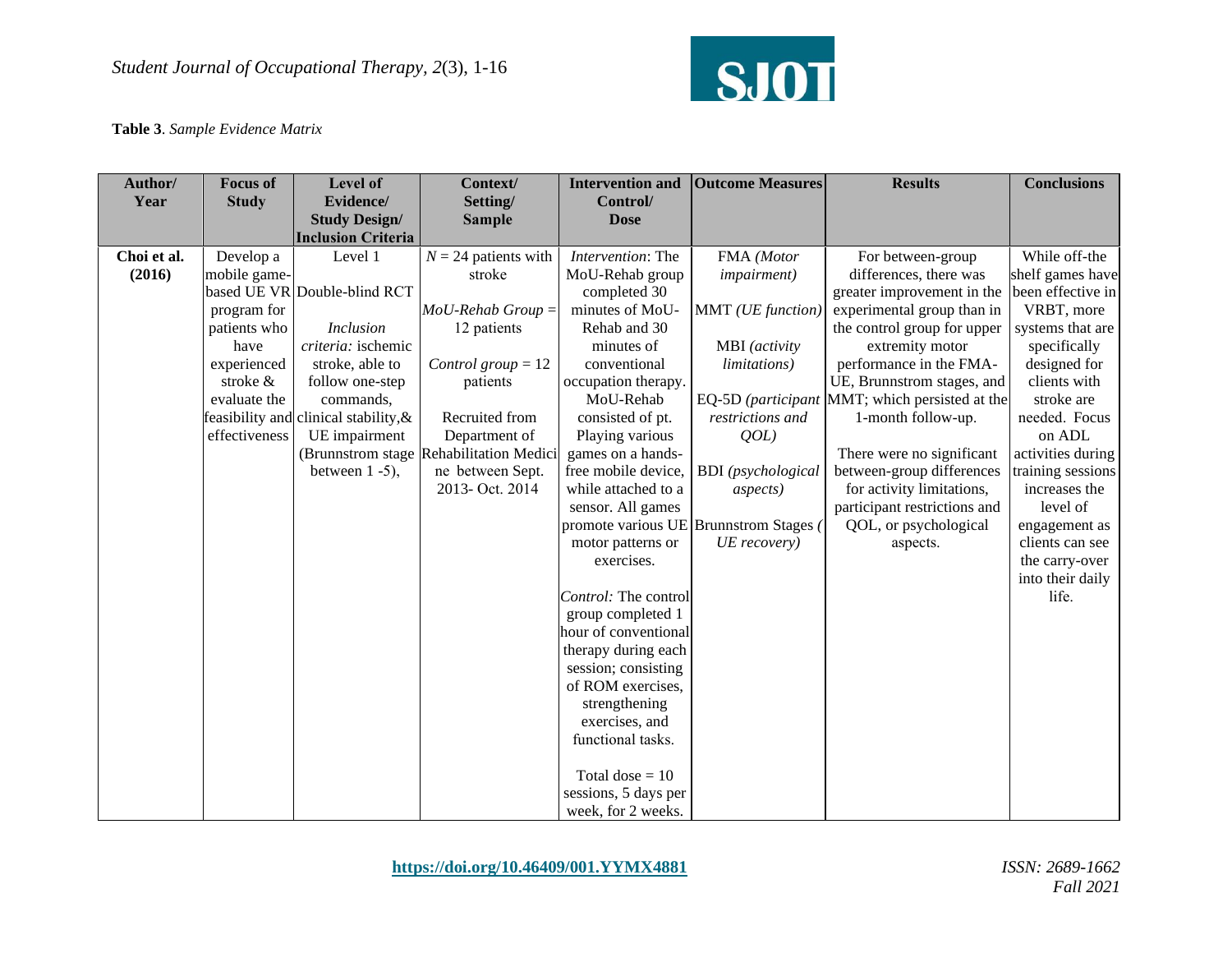## **Results**

#### **Study Characteristics**

All eight articles included in the final review were randomized controlled trials; seven were singleblinded RCTs (Hung et al., 2019; Oh et al., 2019; Park et al., 2019; Park & Park, 2016; Rogers et al., 2019; Shin et al., 2016, Sin & Lee, 2013), and one article was a double-blinded RCT (Choi et al., 2016). All studies were conducted and published between September 2013 and October 2019. The location of the studies varied slightly, with the majority being conducted in Korea (Choi et al., 2016; Oh et al., 2019; Park et al., 2019; Park & Park, 2016; Shin et al., 2016, Sin & Lee, 2013), one in Taiwan (Hung et al., 2019), and one conducted in Australia (Rogers et al., 2019).

Sample sizes for the studies were similar with a range of 20 to 40 participants in each study. The drop-out rate for all studies ranged from 0% to 28.26%. Most studies included were conducted within an inpatient rehabilitation setting (Choi et al., 2016; Oh et al., 2019; Park et al., 2019; Park & Park, 2016; Rogers et al., 2019; Shin et al., 2016, Sin & Lee, 2013) and only one study was conducted in an outpatient rehabilitation setting (Hung et al., 2019).

There was variation among the studies in the intervention duration, ranging from two to twelve weeks. Effect of the interventions were determined by using baseline measurements and postintervention measurements. Six out of the eight studies also included evaluated after a follow-up period. 1-month follow up assessments were completed by five studies (Choi et al., 2016; Oh et al., 2019; Park et al., 2019; Rogers et al., 2019; Shin et al., 2016), and 3-month follow up assessments were completed by one study (Hung et al., 2019), while researchers in two studies, Sin & Lee (2013) and Park & Park (2016), did not include a followup evaluation. Duration of intervention should be considered when interpreting results of these studies, as interventions that took place over the course of a longer period of time were more likely to have higher changes in outcomes.



The included studies encompassed a wide range of VR systems, including: the Xbox Kinect TM (Sin & Lee, 2013), the Nintendo Wii TM (Park & Park, 2016), mobile game-based devices with Smart Glove (Shin et al., 2016), MoU-Rehab (Choi et al., 2016), the Kinect2Scratch (Hung et al., 2019), VR combined with real instrument training (Oh et al., 2019), Rapael Smart Board (Park et al., 2019), and the Elements system (Rogers et al., 2019).

#### **Risk of Bias**

Quality assessment was completed using a method developed by Greenhalgh and Brown (2017). The quality assessment method was designed specifically to assess the risk of bias of randomized controlled trials by qualifying an article as either biased, uncertain or free of bias in a variety of subtypes of bias. Though articles were excluded if a high degree of bias (more than 2 areas of bias) was noted, it is still important to note any bias that may be present in the included articles when considering the results. No studies were able to eliminate all potential biases, but each of the included studies were evaluated to meet the defined bias criteria (no more than 2 areas of bias).

The most common bias among all studies was the non-blinding of participants, with only researchers Choi et al., being able to successfully blind participants. This bias may have inadvertently affected the withdrawal rate, as well as various biases such as contamination or co-intervention. All eight studies showed a low risk of a selective reporting bias. Allocation concealment and random sequence generation were used for all studies, except that conducted by researchers Choi et al., were strong, presenting with a low risk of bias.

#### **Outcome Measures**

Three outcome measures were identified within the studies included in the systematic review These include upper extremity function, activity limitations/participation, and health related quality of life. Many of the studies further subdivided their research to include proximal and distal functioning. Several of the studies addressed multiple outcomes within their research, therefore those studies will be included in multiple sections and may not be exclusive to a specific category.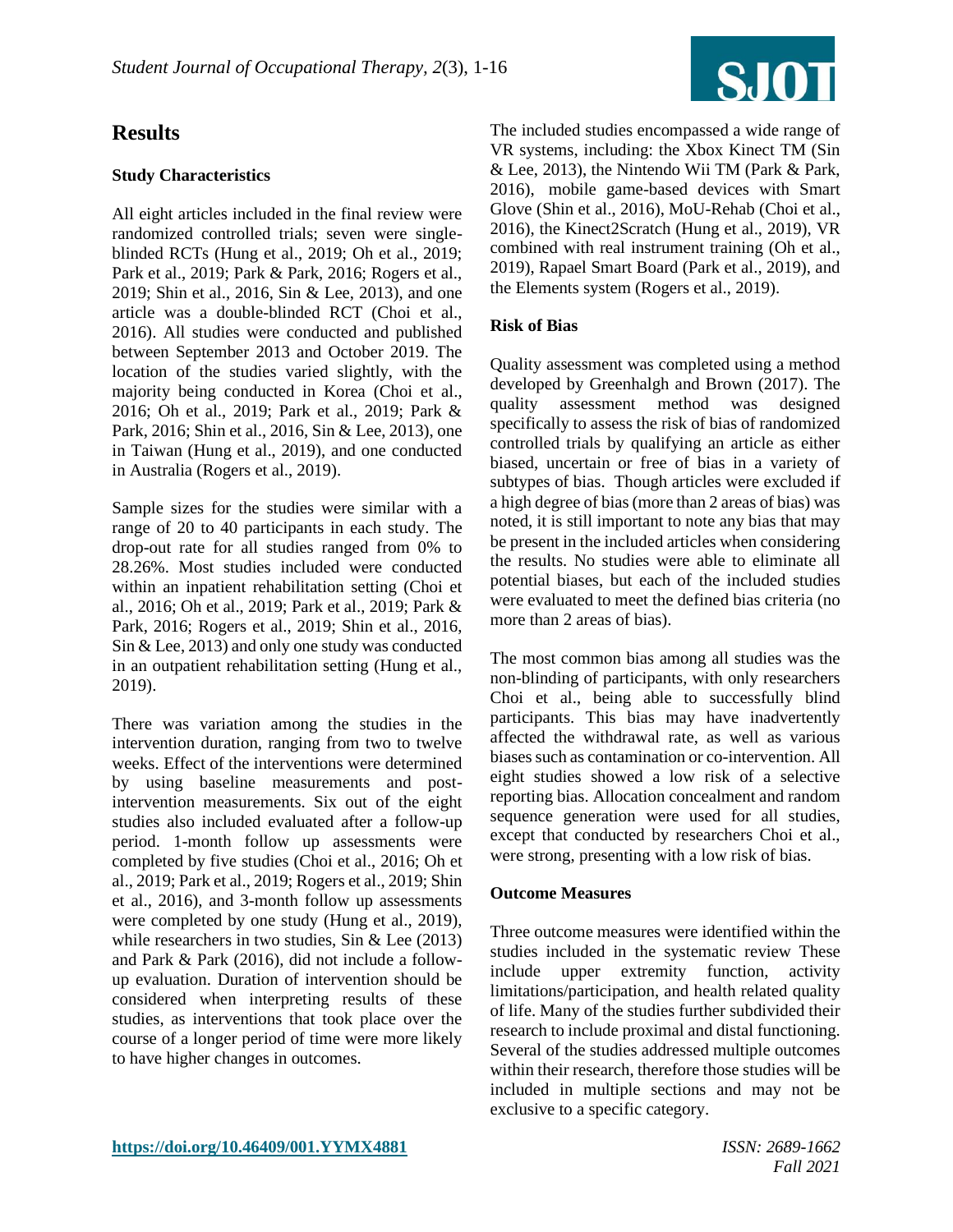

#### **Measures of Upper Extremity Function**

All eight studies included measurement of UE function as a primary outcome measure. Among these eight studies, seven used the Fugl-Meyer Assessment (FMA) as the primary measurement tool. Rogers et al. (2019) utilized the Box and Block Test (BBT) as the primary assessment tool. Evidence from all eight of the Level 1 studies (RCTs) found that VR therapy is able to improve UE motor function among chronic stroke patients. Of the seven studies using the FMA, four suggested that UE motor function improvement was a result of the virtual reality-based interventions (Table 5). Additionally, Rogers et al., (2019) found improvements in UE function both within and between the experimental VR and control groups with changes to BBT scores reported as 17.3 (+/- 8.6) and 8.4  $(+/-5.3)$  respectively (Rogers et al., 2019, p.6).

#### *Measures of Proximal UE Function*

Three studies provided the results of proximal

functioning. To assess proximal motor performance of the UE, the studies utilized a subscale of the Fugl-Meyer Assessment (FMA-PROX). The FMA-PROX evaluates the shoulder, elbow, and forearm. Two of the three studies found no between-group differences in proximal UE functioning at any stage using the FMA-PROX. It was further described that both groups in each study showed improvement at follow-up with FMA-PROX score changes recorded as 2.00 (2.00-4.00) and 1.3 (0.8-3.4) respectively (Hung et al., 2019; Park et al., 2019). Additionally, Park et al., (2019) used a secondary measure, the Wolf Function Motor Test (WFMT) to further evaluate shoulder AROM and found significant improvement in the Smart Board group as compared to conventional OT. Of these two studies, participants were not blinded to group allocation, which may have led to a potential detection bias. One study was able to find a significant difference in the VR-based group as compared to the control group, using the FMA-PROX during Smart Glove-based intervention and at follow-up. It is important to consider that this study presents a possible detection bias and high

| Author (year)                               |    | Choi et al. (2016) Hung et al. (2019) | Oh et al. (2019) | Park et al. (2016) | Park et al. (2019) Rogers et al. (2019) Shin et al. (2016) |     | Sin et al. (2013)                      |
|---------------------------------------------|----|---------------------------------------|------------------|--------------------|------------------------------------------------------------|-----|----------------------------------------|
| Random Sequence Generation                  | P, |                                       |                  |                    |                                                            |     |                                        |
| <b>Allocation Concealment</b>               | P, |                                       |                  |                    |                                                            |     |                                        |
| Comparability (confounding)                 |    |                                       |                  |                    |                                                            |     |                                        |
| Eligibility (Selection bias)                |    | ş.                                    |                  |                    | P                                                          |     |                                        |
| <b>Blinding of Participants</b>             |    |                                       |                  |                    |                                                            |     |                                        |
| Blinding of outcome<br>assessment           |    |                                       |                  |                    |                                                            |     |                                        |
| Incomplete outcome data<br>(attrition bias) |    |                                       | P.               | $\overline{z}$     |                                                            |     |                                        |
| <b>Selective Reporting</b>                  |    |                                       |                  |                    |                                                            |     |                                        |
|                                             |    |                                       |                  |                    |                                                            | Key |                                        |
|                                             |    |                                       |                  |                    |                                                            | P   |                                        |
|                                             |    |                                       |                  |                    | Low risk of bias                                           |     | Unclear risk of bias High risk of bias |

#### **Table 4.** *Risk of Bias*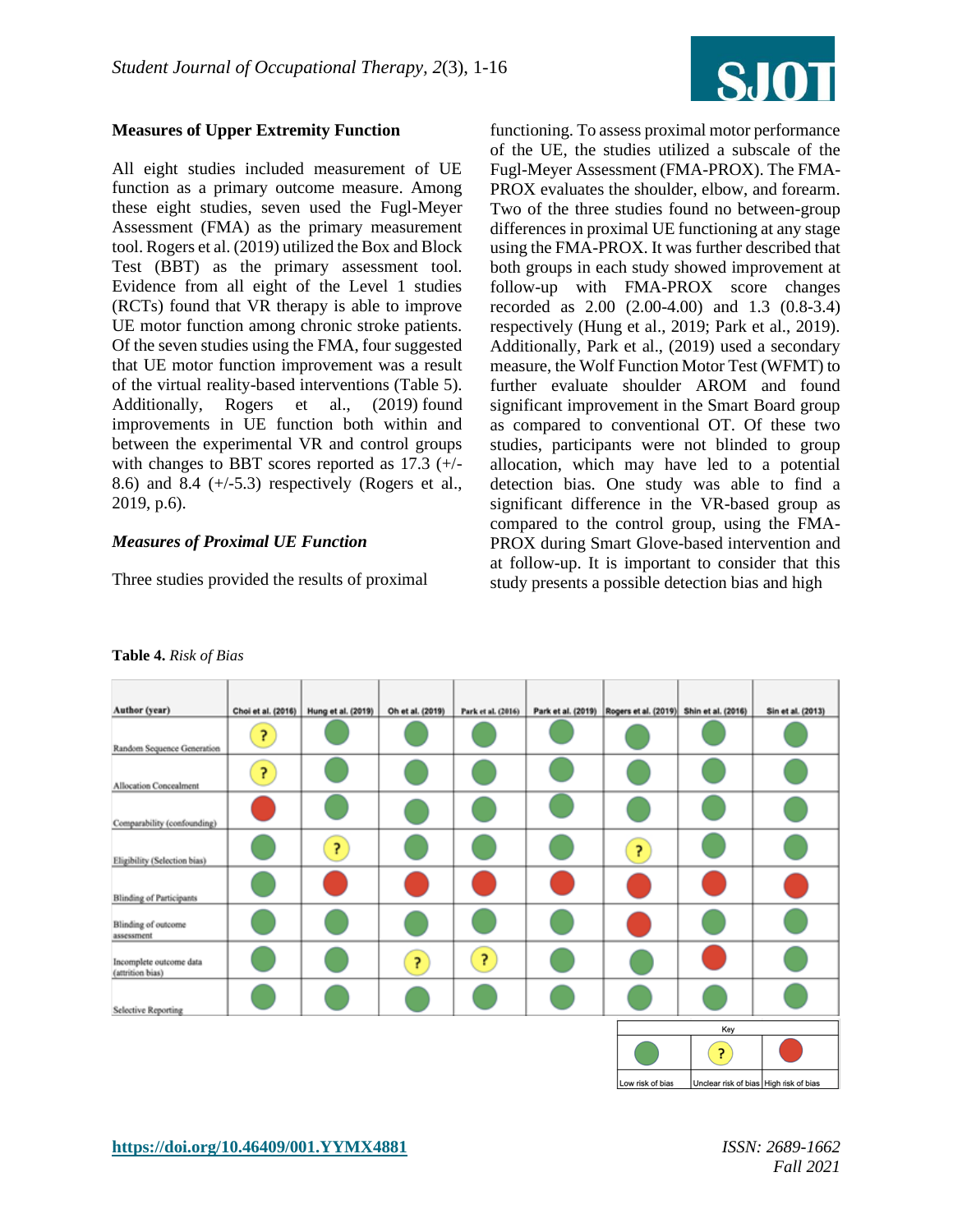

risk of attrition bias as over 80% of participants withdrew from the study (Shin et al., 2016). However, since the research did not have a high risk of bias in more than 2 areas, it still met the quality review criteria for this review.

#### *Measures of Distal UE Function*

Two of the studies assessed distal UE functioning as a primary outcome using a subscale of the Fugl-Meyer Assessment (FMA-DIST), in addition to proximal measurements (Hung et al., 2019; Shin et al., 2016). The subscale of the FMA that measures distal functioning assesses the wrist and hand. Findings from these two studies varied slightly. Hung et al. (2019), found strong evidence that the Kinect2Scratch group had significant improvements in distal functioning compared to the control group immediately following intervention  $(p = 0.017)$ , however these findings were not sustained at the follow-up. Shin et al., (2016) found that the Smart Glove group had significantly higher scores at the follow-up assessment, as compared to the control group ( $p = 0.024$ ). As noted previously, Shin et al., (2016) presents with a possible risk of detection bias and high risk of attrition bias.

#### **Activity Limitations/Participation**

Activity limitations and participation were evaluated in three studies. Researchers evaluated the potential effects that increased motor performance may contribute to engagement in activities of daily living and other potential activities of interest. Two of the studies evaluated these possible effects using the Modified Barthel Index (MBI) (Choi et al., 2016; Park et al., 2019). Park and Park (2016) utilized a quality of movement subscale within the Motor Activity Log (MAL-QOL). MAL-QOL allows researchers to confirm the transfer of motor improvements directly related to participation in therapy to activities of daily living. The experimental groups of Choi et al., (2016) and Park et al., (2019) utilized MoU-Rehab and SmartBoard intervention, respectively. These two studies found that both the experimental and control groups showed improvements in activity participation, but no significant between-group differences were

observed (Choi et al., 2016; Park et al., 2019). Park et al., (2019) presented with a possible detection bias, due to the lack of blinding of participants to group allocation. Researchers Choi et al., (2016) presented with a possible confounding bias due to the difference in baseline comparability for age, as previously mentioned. However, Park and Park (2016) were able to observe improvements in scores for MAL-QOL in the Nintendo Wii TM group, as compared to the control group, both post treatment and at the 1-month follow-up. Park and Park (2016) presented with a possible detection bias due to the lack of blinding of participants.

Both of these studies present a moderate risk of detection bias, as participants were blinded neither to allocation nor to the purpose of the study; and HRQoL was evaluated using a patient-reported outcome measure. Further, Shin et al., (2016) had a high risk of attrition bias due to 13 participants (28% of sample) withdrawing from the study, resulting in over 80% of the dataset being excluded. Choi et al., (2016) utilized the EQ-5D and found significant within-group differences which were maintained through follow-up; however, they found no significant between group differences at any other stage. Choi et al., (2016) may have a possible confounding bias present, as baseline comparability was not achieved between groups at the beginning of the study. Age was found to have a statistically significant difference between the MoU-Rehab group and control group, with the control group being older (Choi et al., 2016).

#### **Health Related Quality of Life (HRQoL)**

Three out of eight studies examined health-related quality of life (HRQoL) in addition to UE functioning. Three studies considered HRQoL as a secondary outcome measure (Choi et al., 2016; Park et al., 2019; Shin et al., 2016). Two of the studies utilized the Stroke Impact Scale (SIS) (Park et al., 2019; Shin et al., 2016), and one study utilized the EuroQoL-5Dimension (EQ-5D) (Choi et al., 2016) to assess HRQoL. Park et al. (2019) and Shin et al. (2016) found significant betweengroup differences between the experimental group and the control group, with the experimental group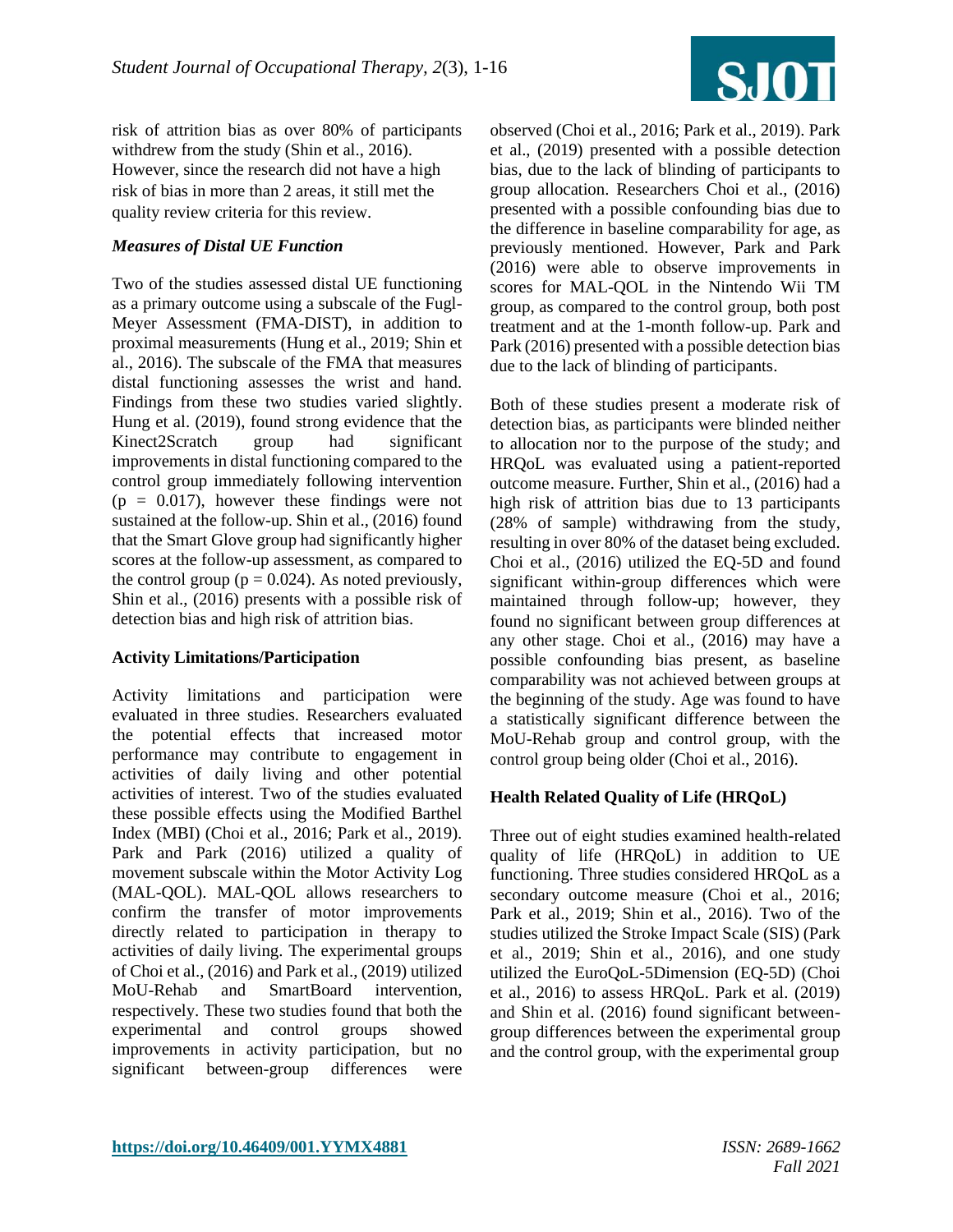

| <b>Researchers</b> | <b>FMA-UE baseline Scores</b> | <b>FMA-UE Post-Test Scores</b>     |
|--------------------|-------------------------------|------------------------------------|
| Choi et al.        | $C: 21.5 (4-57)$              | $C: 31.4 (21.50-34.67)$            |
| (2016)             | E: $24.5(4-63)$               | E: $43.6(24.50-53.75)$             |
| Hung et al.,       | $C: 33.5 (23.75-43)$          | C: 36.00 (25.50-52.25) $p = 0.014$ |
| (2019)             | E: $35(28-44)$                | E: 37.00 (29.50-51.00) $p = 0.001$ |
| Oh et al.,         | $C: 36.5 (18.7-54.3)$         | C: 38.6 (20.1-57.1) $p < 0.01$     |
| (2019)             | E: $37.6(23.2-52)$            | E: 39.5 (24.4-54.6) $p < 0.05$     |
| Park et al.,       | $C: 19.9(10-29.8)$            | C: 22.0 $(12.3-32.3)$ p = 0.018    |
| (2019)             | E: $16.8(9.5-24.1)$           | E: 19.0 (11.5-26.5) $p = 0.036$    |
| Park & Park        | $C: 48.9 (44.7-47.5)$         | C: 53.1 (51.7-54.5) $p < 0.001$    |
| (2016)             | E: $49.3(48.1-50.5)$          | E: 54.4 (53.5-55.3) $p < 0.001$    |
| Shin et al.,       | $C: 48.2 (45.6-50.8)$         | C: 49.6 (46.5-51.9) $p = 0.512$    |
| (2016)             | E: $53.4(51.6-55.2)$          | E: 58.3 (56.6-60) $p < 0.001$      |
| Sin & Lee          | $C: 32.29(11.86-52.72)$       | C: 34.59 (13.87-55.31) $p < 0.001$ |
| (2013)             | E: $26.06(10.26-41.88)$       | E: 47.72 (32.38-63.06) $p < 0.001$ |

|  |  | Table 5. Fugl-Meyer Assessment Scores |
|--|--|---------------------------------------|
|--|--|---------------------------------------|

C=control group, E=experimental VR group

displaying greater improvements in HRQoL. Shin et al. (2016) had the experimental group utilize the Smart Glove and detected a significant difference in this group, as compared to the control group. Park et al., (2019) used the Smart Board intervention in their study and found that the Smart Board group had a significantly greater  $(p=0.038)$ increase than the control group in HRQoL. The Smart Board group had greater improvements in the areas of emotion and communication, whereas the control group saw a deterioration in these areas.

## **Discussion**

VR is an emerging therapy technique and therefore has a growing amount of research documenting its various effects. While studies have focused on

specific forms of VR therapy in comparison to conventional therapy; this study aimed to review the effectiveness of VR therapy on UE function for adult patients with chronic stroke. Eight randomized controlled trials that examined the effectiveness of VR on UE function in individuals with chronic stroke  $(3+$  months post stroke) were assessed in this review. Each of these studies found that virtual reality was as or more effective than conventional occupational therapy treatment at improving UE motor function.

In addition to measures of UE function, many of these studies also examined differences in activity participation and HRQoL. Three studies measured activity participation as seen through assessments of engagement in activities of daily living such as the Modified Barthel Index and Motor Activity Log (Choi et al., 2016; Park et al., 2016; Park et al.,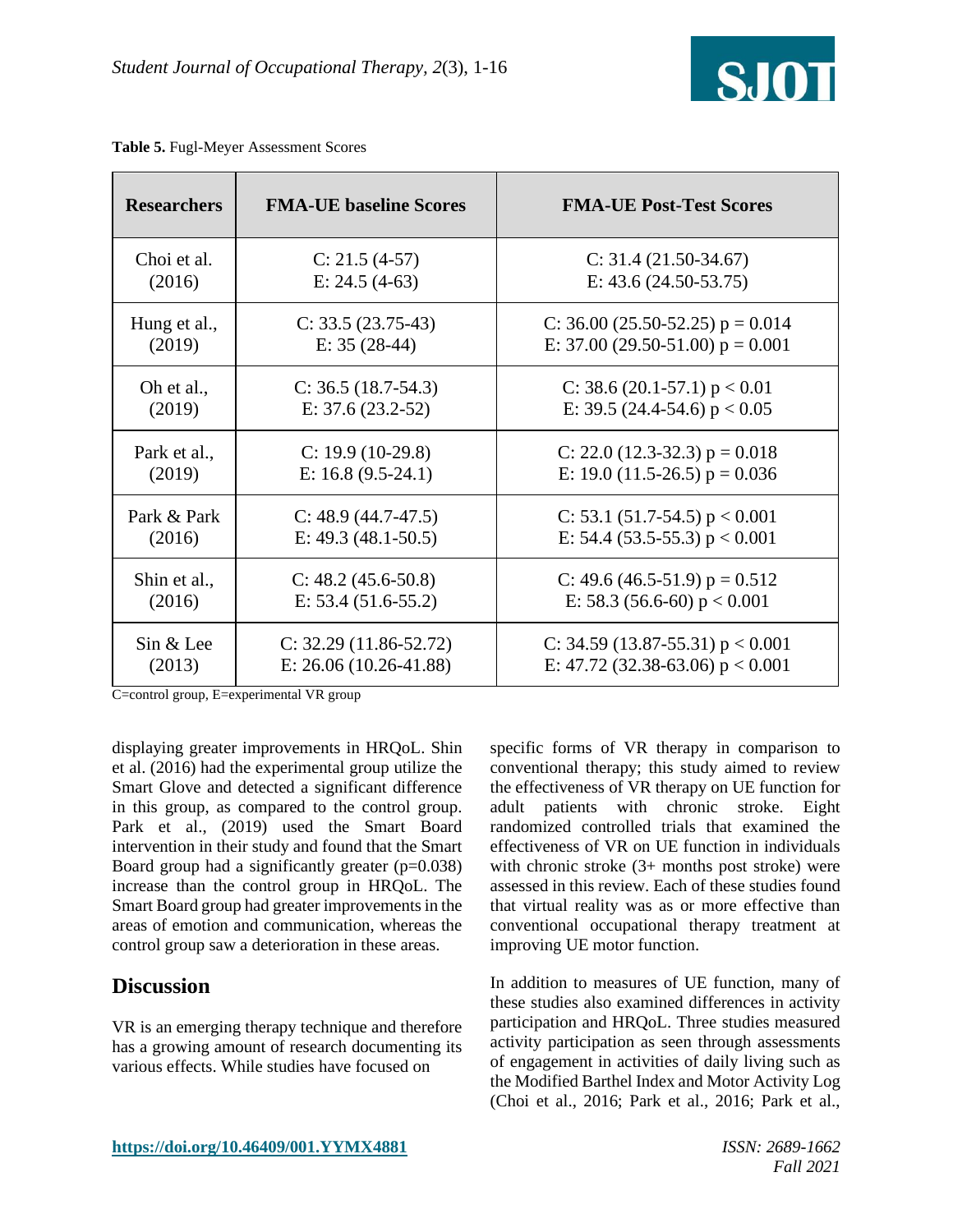

2019). These studies all found equal or greater degree of improvement in activity participation following VR intervention. Three studies also measured HRQoL as a secondary outcome through the Stroke Impact Scale or EuroQoL-5 Dimension assessment and all found improvement at follow up in both the experimental and control groups (Choi et al., 2016; Park et al., 2019; Shin et al., 2016). The findings of these studies suggest that VR therapy is at least as effective and may be more effective than conventional therapy for improving UE function, activity participation and HRQoL for adults with chronic stroke.

## **Limitations**

The limitations of this systematic review should be taken into consideration. While the studies were all considered high levels of evidence and screened for quality, they do have some potential bias that may impact the generalizability of the results. These biases are outlined in the risk of bias table (Table 4). None of the studies except that done by researchers Choi et al. (2019) blinded the participants as to which group they were a part of possibly resulting in some performance and contamination bias (Hung et al., 2019; Oh et al., 2019; Park et al., 2019; Park & Park, 2016; Rogers et al., 2019; Shin et al., 2016, Sin & Lee, 2013).

Other limitations such as with comparability and attrition bias were present in some studies but were not as prevalent. Additionally, due to the fact that VR is a relatively new treatment approach, the studies reviewed for this systematic review included a wide scope of ages (18+) and period of onset after stroke (3+ months) to allow for a sufficient number of articles to review. This onset period was chosen in place of a longer onset (such as 6+ month) in order to gather the largest amount of relevant articles about the use of VR in rehabilitation. The wide scope of this review may impact the degree to which it can be applied to particular VR technologies or to specific individuals or populations. As a corpus of research builds, future studies will be able to narrow down the age and onset period in order to gather more specific results.

While this review focused on VR in its many forms, more research is needed on each of the specific forms of VR seen throughout these studies. Initial research indicates the effectiveness of these devices on upper extremity function for chronic stroke patients in the outpatient setting. However, more research involving these devices in a variety of settings and contexts would be useful. Additionally, these devices could be helpful for other populations or for other outcomes (such as balance or cognition). The versatility of these devices should be further explored.

The evidence showed that VR was an effective form of therapy for adults 18+; however, there was no analysis of levels of effectiveness in smaller age groups. Further research would be necessary to determine the effectiveness of this form of therapy for smaller more specific age groups, for example the geriatric population. Additionally, there could be further investigation of under what circumstances VR is most effective for each age group and population.

Reducing biases in research of VR is inherently challenging due to the nature of the intervention. While participants may be randomly assigned to the control or experimental group, they will likely immediately know that they are part of the experimental group as soon as intervention involving VR systems begin. This makes double blinding the participants difficult to impossible thus leaving open the possibility of performance or contamination bias.

### **Implications for Practice, Education and Research**

This review holds a variety of implications for practice, education and research in the field of OT.

VR therapy, particularly fully immersive VR, is as effective or more than conventional OT in the treatment of UE function in adults with chronic stroke. Therefore, it may be an effective alternative or supplemental treatment for this population especially for individuals who have an interest in VR or gaming.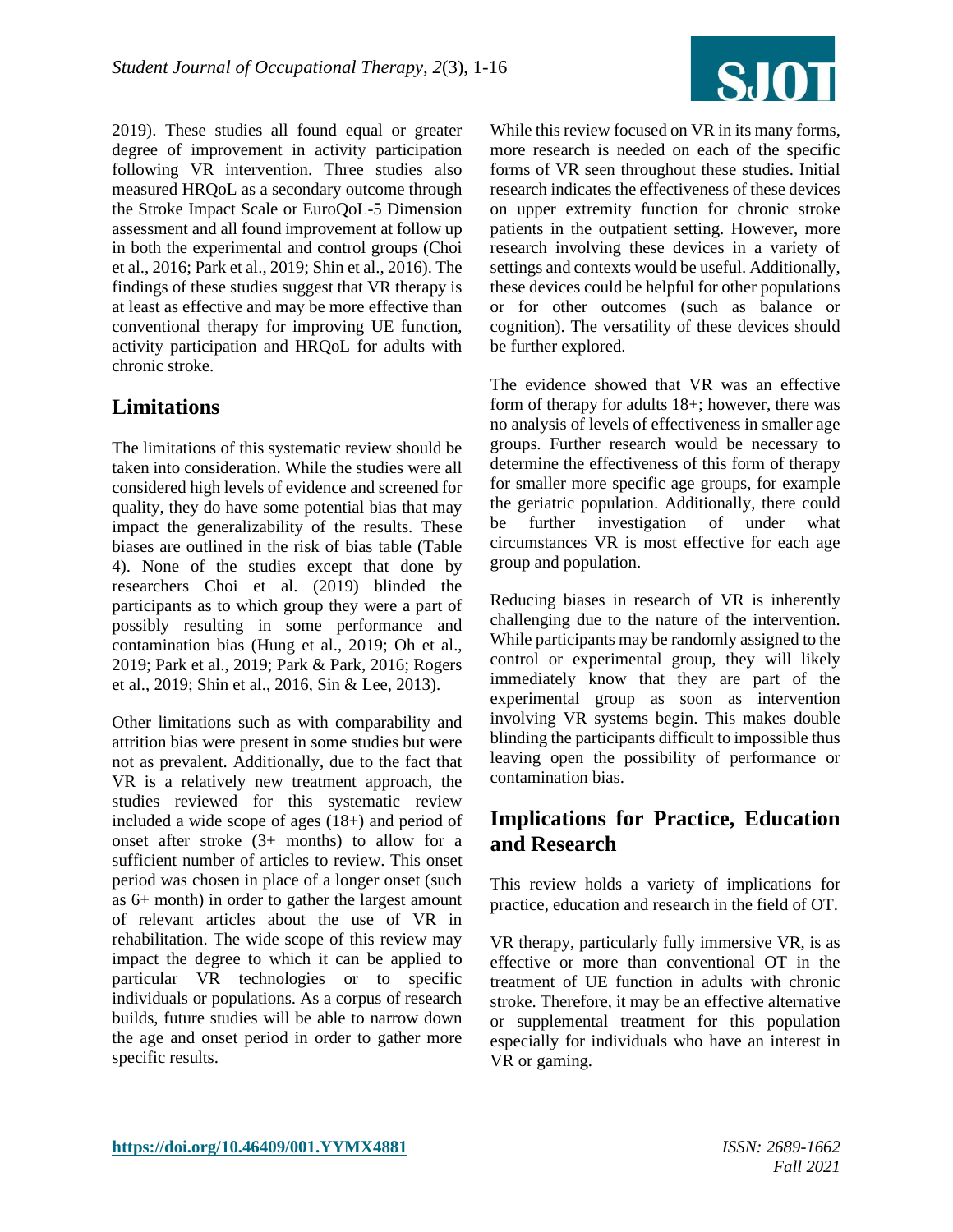

There is a wide variety of VR devices and systems available. These range in cost with some being very expensive, but others such as the Kinect 2 Scratch game (Hung et al., 2019) being fairly low cost. Low-cost VR devices may be a reasonable alternative for practitioners or organizations that would like to follow best practice while also keeping costs low. Further research is necessary to determine if cost is related to effectiveness of the VR system.

The evidence supports the efficacy of this intervention; OT students and practitioners may benefit from learning about this intervention to potentially augment the treatment of present or future clients.

Many of the forms of VR may also be used at home. Further research is needed to determine whether use of these treatments without the facilitation of a therapist is also effective, safe and feasible for improving UE function in adult patients with chronic stroke.

Although this review focused on how VR can improve UE function, evidence also suggested the efficacy of VR as a treatment for psychosocial deficits (Park et al., 2019; Shin et al. 2016). Further research is needed to explore VR as a treatment option in the field of mental health.

### **Conclusion**

The research conducted for this review demonstrates that specific interventions that include VR and simulated environments are an effective form of OT for treating UE impairments and function in adults with chronic stroke. The many forms of VR support improvements in UE function and interactions within different environments to help enhance overall participation in daily tasks and occupational performance. The occupational therapists that conduct this supplemental form of treatment possess the skills and training needed to produce effective, engaging, and occupation-based treatments. Evidence indicates that there are a wide variety of VR systems available, ranging from low -cost to clinicspecific models, which are sometimes viewed as cost prohibited for certain organizations' budgets.

VR and simulated environments are intervention approaches that OT practitioners should consider for improving UE motor impairments for those individuals with chronic stroke. The evidence supports the effectiveness of VR as a form of OT for treating UE. However, more occupation-based research is required to demonstrate the role VR has on OT treatments.

## **References**

- American Occupational Therapy Association. (2014). *Critically appraised topic: adults with stroke.* [https://www.aota.org/-](https://www.aota.org/-/media/Corporate/Files/Secure/Practice%20/CCL/Stroke/Motor-2014.pdf) [/media/Corporate/Files/Secure/Practice](https://www.aota.org/-/media/Corporate/Files/Secure/Practice%20/CCL/Stroke/Motor-2014.pdf)  [/CCL/Stroke/Motor-2014.pdf](https://www.aota.org/-/media/Corporate/Files/Secure/Practice%20/CCL/Stroke/Motor-2014.pdf)
- Centers for Disease Control and Prevention. (2020). *Stroke Facts*. <https://www.cdc.gov/stroke/facts.htm>
- Choi, Y. H., Ku, J., Lim, H., Kim, Y.H., & Paik, N.J. (2016). Mobile game-based virtual reality rehabilitation program for upper limb dysfunction after ischemic stroke. *Restorative Neurology and Neuroscience, 34*(3), 455-463. <https://doi.org/10/3233/RNN-150626>
- Choi, Y. H., & Paik, N.J. (2018). Mobile gamebased virtual reality program for upper extremity stroke rehabilitation. *Journal of Visualized Experiments: JoVE*, (133): 56241. <https://doi.org/10.3791/56241>
- de Rooij, I. J. M., van de Port, I. G. L., & Meijer, J.-W. G. (2016). Effect of virtual reality training on balance and gait ability in patients with stroke: systematic review and metaanalysis. *Physical Therapy, 96*(12), 1905– 1918.<https://doi.org/10.2522/ptj.20160054>
- Greenhalgh, J., & Brown, T. (2017). Quality assessment: Where do I begin? In A. Boland, M.G. Cherry & R. Dickson (Eds. 2), *Doing a systematic review: a student's guide* (pp. 107- 130). SAGE.

**<https://doi.org/10.46409/001.YYMX4881>** *ISSN: 2689-1662*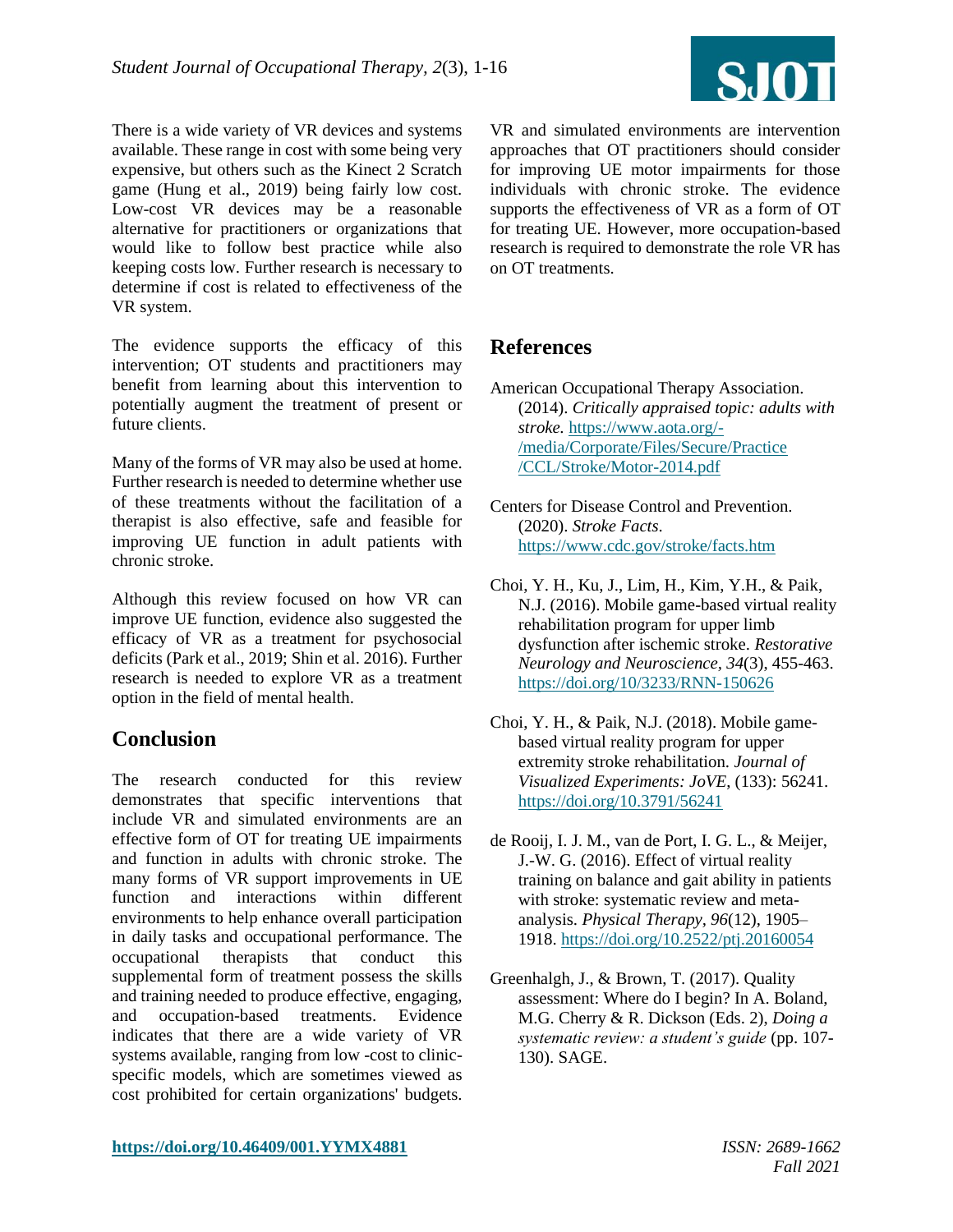

- Hung, J., Chou, C., Chang, Y., Wu, C., Chang, K., Wu, W., & Howell, S. (2019) Comparison of Kinect2Scratch game-based training and therapist-based training for the improvement of upper extremity functions of patients with chronic stroke: A randomized controlled single-blinded trial. *European Journal of Physical and Rehabilitation Medicine, 55*(5), 542-550. [https://doi.org/10/23736/S1973-](https://doi.org/10/23736/S1973-9087.18.05598-9) [9087.18.05598-9](https://doi.org/10/23736/S1973-9087.18.05598-9)
- Kim, J. (2018). Effects of virtual reality video game exercise program on upper extremity function and daily living activities in stroke patients. *Journal of Physical Therapy Science, 30*(12), 1408-141. <https://doi.org/10.1589/jpts.30.1408>
- Lee, H., Lim, J., Jeon, B., & Song, C. (2020). Non-immersive virtual reality rehabilitation applied to a task-oriented approach for stroke patients: A randomized controlled trial. *Restorative Neurology and Neuroscience.* <https://doi.org/10.3233/RNN-190975>
- Lee, S., Kim, Y., & Lee, B. (2016). Effect of virtual-reality-based bilateral upper extremity training on upper extremity function after stroke: A randomized controlled clinical trial. *OT International, 23*(4),357-368. <https://doi.org/10.1002/oti.1437>
- Lee, H. S., Park, Y. J., & Park, S. W. (2019). The Effects of Virtual Reality Training on Function in Chronic Stroke Patients: A Systematic Review and Meta-Analysis. BioMed research international, 2019, 7595639. <https://doi.org/10.1155/2019/7595639>
- Li, Z., Xiu-Guo, H., & Shao-Jun, M. (2016). Virtual reality for improving balance in patients after stroke: a systematic review and meta-analysis. *Clinical Rehabilitation, 30*(5), 432–440. <https://doi.org/10.1177/026921551559361>
- Mathiowetz, V., & Haugen, J. B. (1994). Motor behavior research: implications for therapeutic approaches to central nervous system

dysfunction. *American Journal of OT, 48*(8), 733-745.<https://doi.org/10.5014/ajot.48.8.733>

- Moreira, M. C., de, A. L. A. M., Ferraz, K. M., & Benedetti, R. M. A. (2013). Use of virtual reality in gait recovery among post stroke patients--a systematic literature review. Disability and Rehabilitation. *Assistive Technology, 8*(5), 357–62. [https://doi.org/10.3109/17483107.2012.74942](https://doi.org/10.3109/17483107.2012.749428) [8](https://doi.org/10.3109/17483107.2012.749428)
- Ogourtsova, T., Souza, S. W., Archambault, P. S., & Lamontagne, A. (2017). Virtual reality treatment and assessments for post-stroke unilateral spatial neglect: a systematic literature review. *Neuropsychological Rehabilitation, 27*(3), 409–454. [https://doi.org/10.1080/09602011.2015.11131](https://doi.org/10.1080/09602011.2015.1113187) [87](https://doi.org/10.1080/09602011.2015.1113187)
- Oh, Y., Kim, G., Han, K., Won, Y.H. Park, S., Seo, J., &Ko, M. (2019). Efficacy of virtual reality combined with real instrument training for patients with stroke: A randomized controlled trial. *Archives of Physical Medicine and Rehabilitation, 100* (8), 1400-1408: <https://doi.org/10.1016/j.apmr.2019.03.013>
- Park, J., & Park, J. (2016). The effects of gamebased virtual reality movement therapy plus mental practice on upper extremity function in chronic stroke patients with hemiparesis: A randomized controlled trial. *Journal of Physical Therapy Science, 28*(3), 811-815. <https://doi.org/10.1589/28.811>
- Park, M., Ko, M., Oh, S., Lee, J., Ham, Y., Yi, H., Shin, J., (2019). Effects of virtual realitybased planar motion exercises on upper extremity function, range of motion, and health-related quality of life: A multicenter, single-blinded, randomized controlled pilot study. *Journal of Neuroengineering and Rehabilitation, 16*(1), 122. <https://doi.org/10.1186/s12984-019-0595-8>
- Pasco, D. (2013). The potential of using virtual reality technology in physical activity settings. *Quest, 65*(4). 429-441,